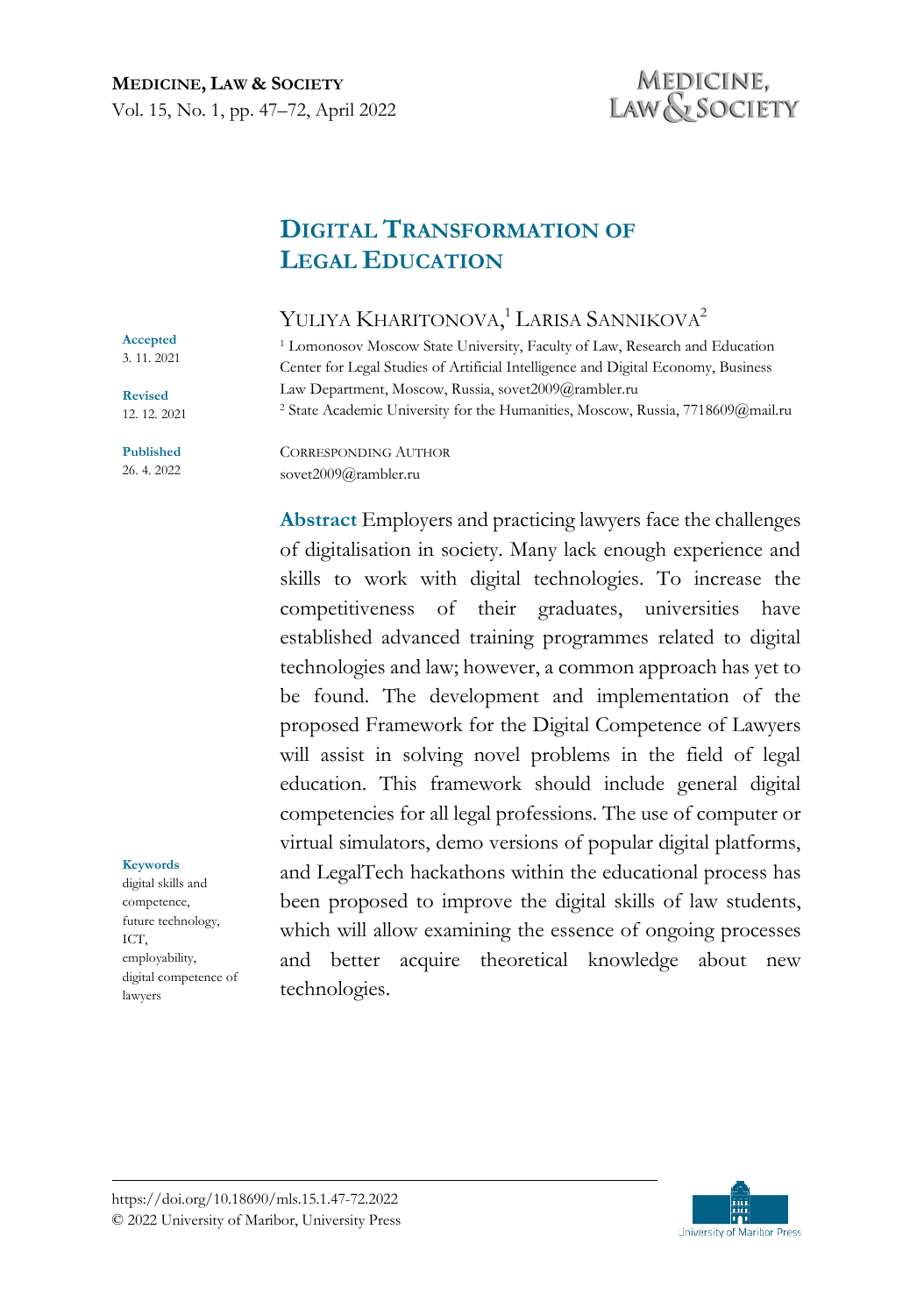## **1 Introduction: Conversion of the Legal Profession in the Digital Age**

New digital technologies have a significant impact on the labour market, causing not only the emergence of new professions, but modifications to traditional ones as well. Education, being the most conservative social field, has failed to keep pace with the labour market's growing demands. Many professionals suffer because of this, including lawyers. Modern conditions require lawyers to apply various information technologies (IT) in their professional activities. Presently, too many legal professionals lack the competences to provide adequate legal support for client's or employer's high-tech business. Growing demands for legal knowledge and skills in a digital society pose ongoing challenges to traditional legal education. With this in view, we study the impact of digital technologies on legal education in order to provide recommendations for the specific skills legal students need to acquire to apply digital technologies in their professional activities.

The rapid digitalisation of society raises reasonable concerns whether certain professions are sustainable, at least without radical reforms. The legal profession is one of the oldest and most respected professions; however, even its future, according to some forecasts, is questionable.

A well-known study by Frey and Osborne (2017) examined the reduction in the number of occupations caused by computerisation. The percentage reducation for the following legal occupations are as follows:

- Legal secretaries 98 percent;
- Paralegals and legal assistants 94 percent;
- − Court, municipal, and license clerks 46 percent;
- − Judicial law clerks 41 percent;
- Judges, magistrate judges, and magistrates 40 percent;
- Detectives and criminal investigators 34 percent;
- Lawyers 3.5 percent.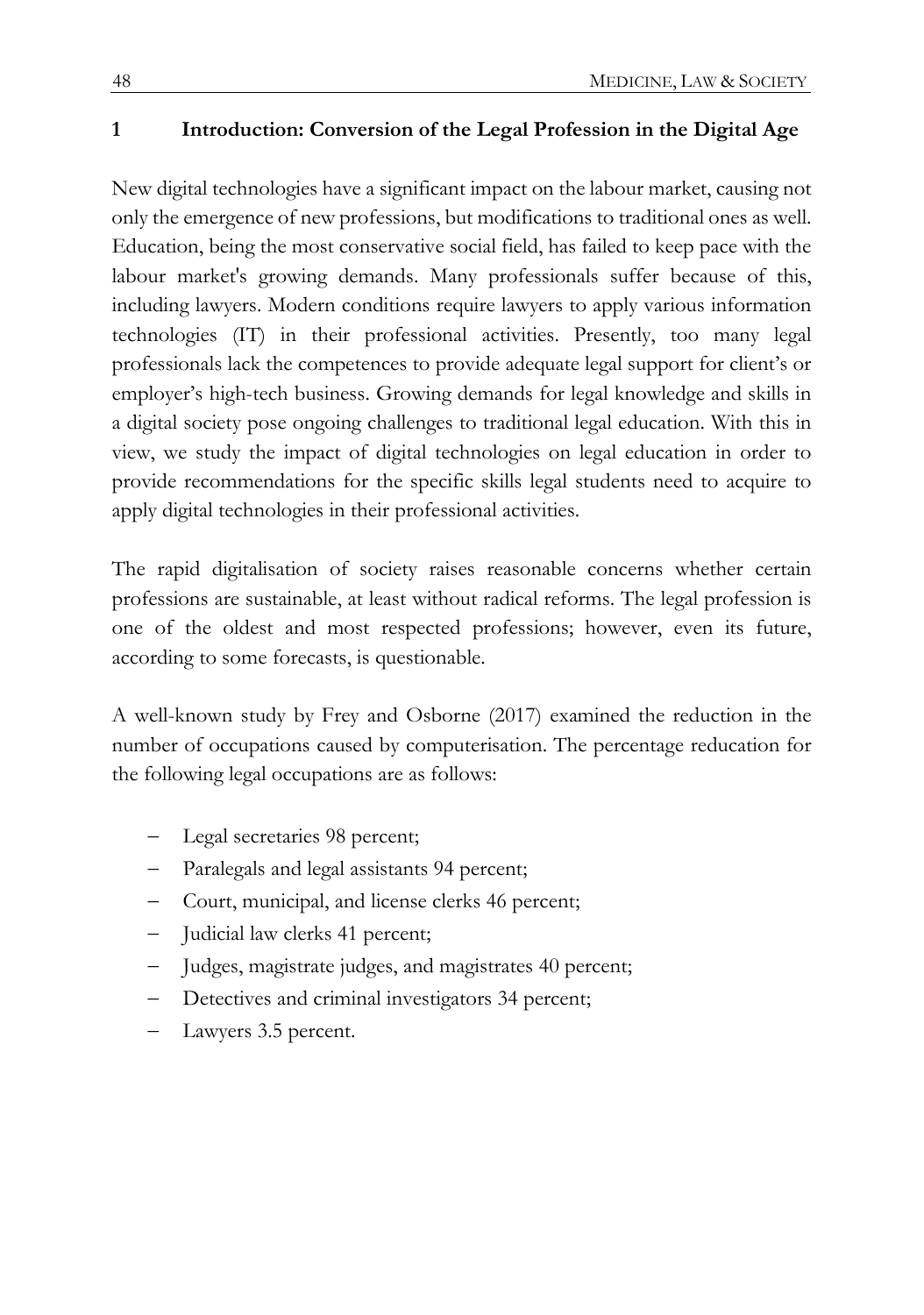Thus, the legal professions providing technical support to legal activities are subject to the greatest risk. The authors of the study emphasise that 'for the work of lawyers to be fully automated, engineering bottlenecks to creative and social intelligence will need to be overcome, implying that the computerisation of legal research will complement the work of lawyers in the medium term' (Frey & Osborne, 2017).

This conclusion was fully confirmed during the automation of legal activities, which is called LegalTech. LegalTech refers to technological solutions used by lawyers in rendering services or performing their professional activities. LegalTech allows legal professionals to avoid the routine work, thereby reducing costs, and accelerating their work.

LegalTech is most commonly applied in the following areas:

- − Online services offering standard solutions for a specific category of legal issues;
- Programmes facilitating routine tasks (for example, preparing letter drafts and monitoring deadlines), processing repetitive tasks (for example, drafting and examining standard contracts, and recognising questionable provisions in documents for further analysis);
- Technologies reducing the complexity of the lawyer's work, analysing previous court decisions, and assessing the probable outcomes of legal issues or cases.

Significantly, in its embryonic stages, LegalTech was utilized by individual companies to help them decide whether certain aspects of their activities required automation.

Accordingly, y PwC Legal in cooperation with Legal Insight and Holger Zscheyge conducted the study 'Lawyers in Digitalization' (Infotropic Media). In the study, the contract drafting as well as the power of attorney issuing same and the legal databases were automated in companies with small legal departments (less than 10 lawyers), while one-half of the companies with medium-sized legal departments (11–50) lawyers) also included the automated feature that allowed issues/claims to be analyzed (i.e. forecasted). Consistently, the companies with the largest legal departments (more than 50 lawyers) also chose the automation to manage department matters as well.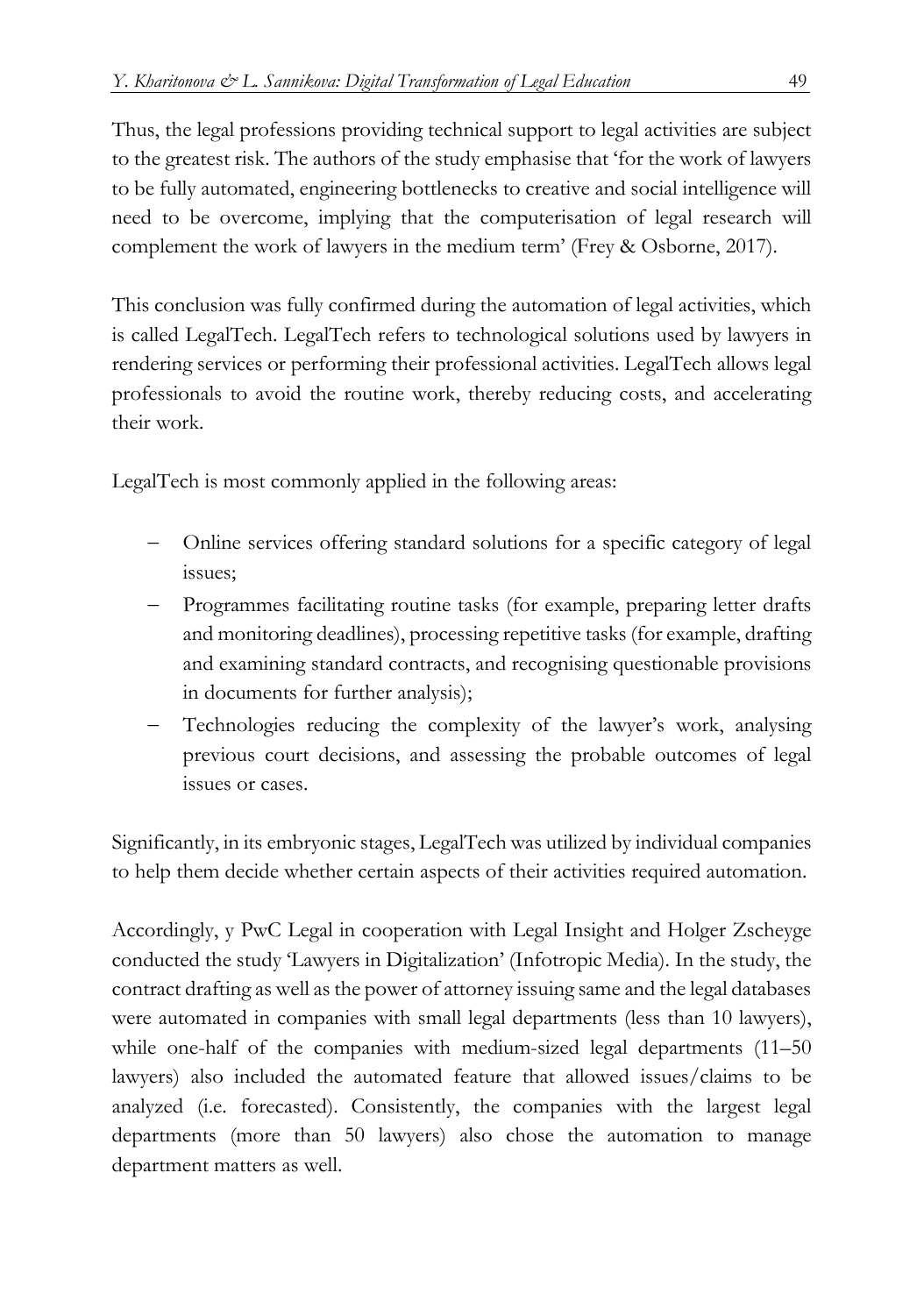Start-ups proposing technological solutions for the legal services market, either for the legal business or for the consumers, constituted the next stage of the LegalTech development. The primary spheres for these start-up projects included legal research, law practice management software, robot lawyer, contact analysis and legal forms, documents creators, litigation funding, lawyer search/marketplaces, online legal services, and notarisation tools.

Technological legal services provided to clients are known as LawTech in the legal literature. While LawTech seeks to meet clients' demands LegalTech targets lawyers. Ultimately, there are no significant reasons to justify such division since the same service, a robot lawyer being an example, can both facilitate lawyers' work by eliminating routine tasks and respond to clients' legal consulting demands. In our opinion, LawTech represents the next evolutionary stage of LegalTech's development, progressing from the automation of legal processes to the implementation of digital technologies.

However, it is the artificial intelligence (AI) and blockchain application that indeed threaten the traditional legal profession. Blockchain is a distributed database that is shared among the nodes of a computer network. As a database, a blockchain stores information electronically in a digital format. Blockchains are best known for their crucial role in cryptocurrency systems, such as Bitcoin, for maintaining a secure and decentralized record of transactions. Blockchains are having a dramatic impact on society. Bitcoin blockchain, being the first, allowed only a brief transaction record to be entered into the block. Modern bitcoins can contain programmes with implementation conditions as well.

A smart contract is a computer programme or a transaction protocol which is intended to automatically execute, control or document legally relevant events and actions acccording to the terms of a contract or an agreement. The programme will verify whether all the conditions to the contract or agreement have been satisfied and will confirm the transaction with an algorithm to exchange digital assets for goods. The smart contract's self-performance is commonly associated with the preliminary algorithmisation of contracts' performance obligations under certain terms, such as the automatic transfer of funds from the counterparty's account or termination of the contract if a payment is missed (Sannikova & Kharitonova, 2019).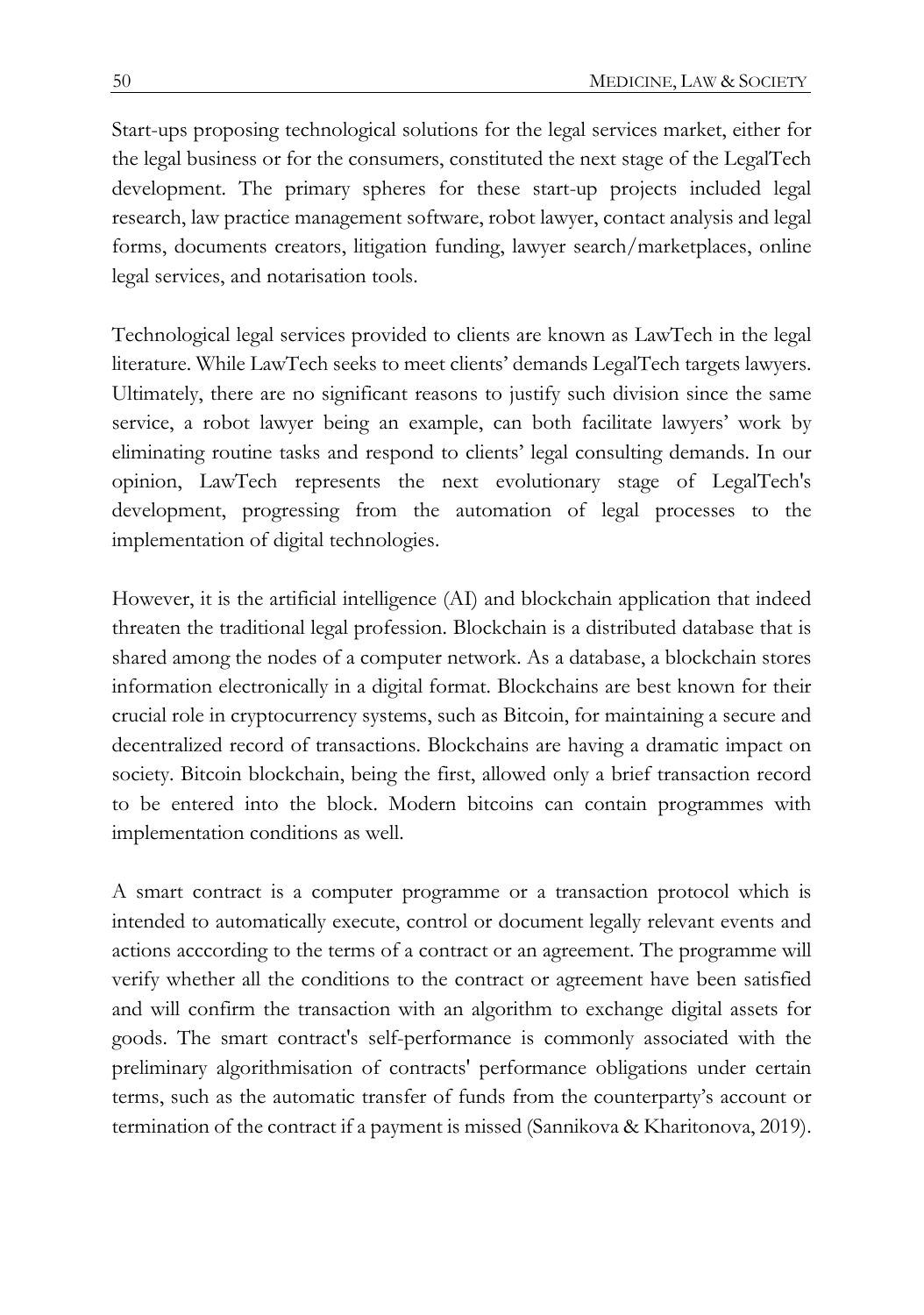Accordingly, the smart contracts were intended to fully eliminate lawyers, while the blockchain allows resorting to intermediaries. However, legal knowledge and skills are required to draft smart contacts as well as provide their due diligence. Gradually, legal practitioners must obtain additional skills to collaborate in the drafting process of smart contracts.

The AI application in the legal activities framework also raises reasonable concerns. Some recent studies reveal the AI scope for various legal fields (Re & Solow-Niederman, 2019; Surden, 2019). AI proved its efficacy in both the repeated utilization of standard legal papers as well as for review of legal precedents, as it assists in making assessments regarding a client's legal position and can anticipate the likelihood of how a court will rule based on the concrete facts of the case in light of the court's past rulings in cases involving the same or very similar factual situations.

AI is also involved in judicial systems, promoting court decisions. Some jurisdictions, like Estonia, consider using AI not only for consulting matters, but also for resolving cases by a judge robot. The European Commission for the Efficiency of Justice of the Council of Europe has adopted the first European Ethical Charter on the use of AI in judicial systems. While AI undoubtedly can be useful in many legal fields, presently it is not advanced enough to fully substitute for human beings.

Eventually, the modern digital technology is going to transform traditional legal business significantly (Hongdao et al., 2019; Jenkins, 2007). Notaries, known as a very conservative legal profession, are an excellent example. A modern Russian notary provides legal assistance for remote transactions, maintains the unified notary actions database, and provides support using electronic signatures to both citizens and legal entities. The introduction of advanced technologies, as well as the creation of convenient services under modern societal demands, has led to an increased demand for notarial services in civil relations.

However, the relevant question is how to combine notarys' capabilities with the advancements in digital technologies, such as smart contracts, blockchain, etc. For example, the digital inheritance will continue to grow in popularity worldwide, meaning the universal succession for both tokens and cryptocurrencies, as well as for accounts and digital content (i.e. letters, messages, and photos) (Berlee, 2017). In addition, it is only the unique relationship between notarys' skills and knowledge that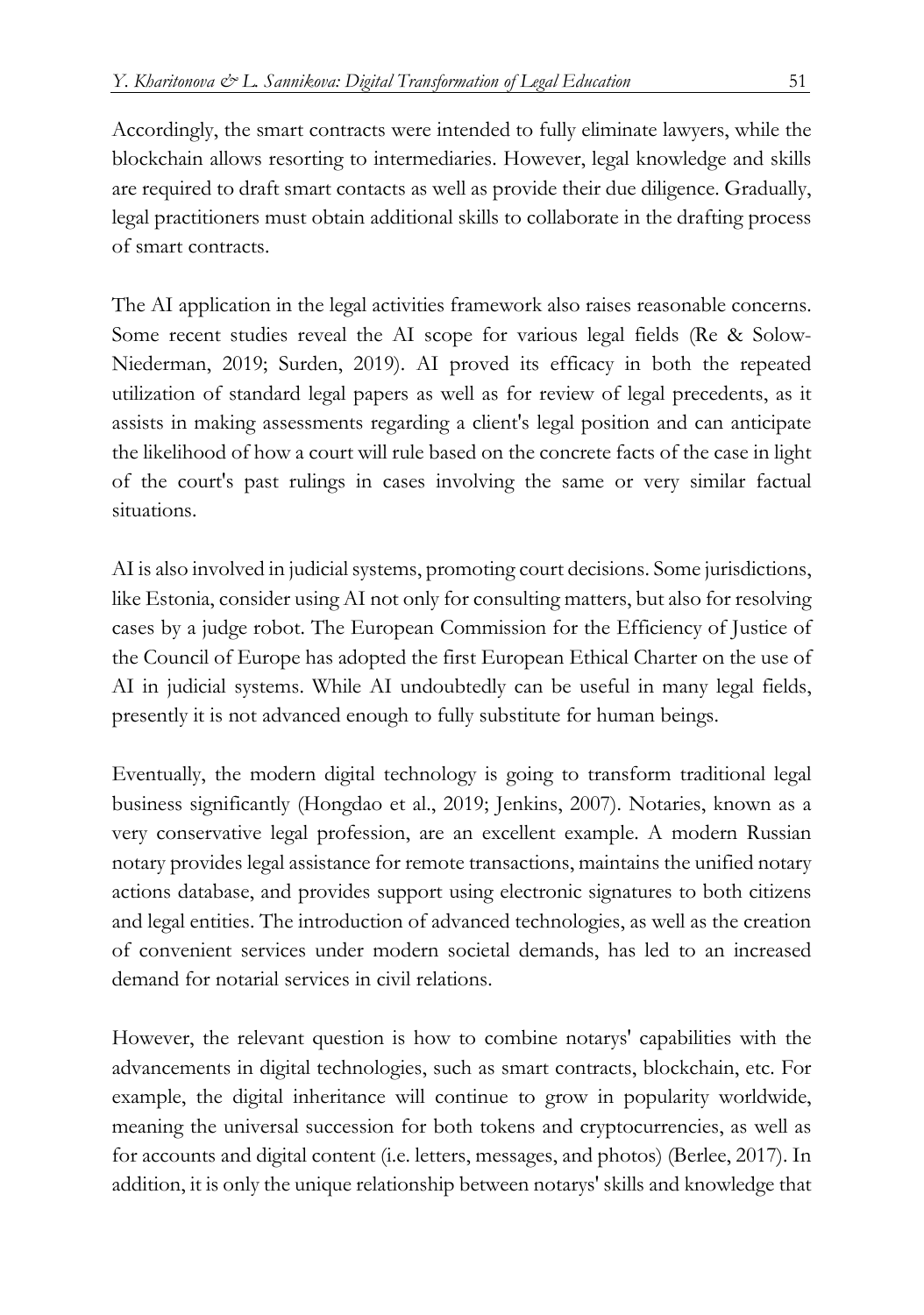can ensure effective security of individual and entities' rights within new emerging relations.

It is essential to acknowledge that introducing digital technology into the legal sphere will subject the law to significant changes and will have global consequences . The future of law in the digital century is widely discussed presently by the legal science both in Russia and abroad.

Lessig proposed a fundamentally different approach to individuals' activity within virtual space. He stated that 'code means law', implying possibly replacing legal regulations by algorithms, as they are more effective due to their high degree of formalisation, lack of ambiguity, which collectively reduces if not totally eliminates room for interpretation (Lessig, 2009). Digitalisation may cause narrowing of the legal scope, since the digital platforms provide an opportunity to establish selfmanaging by self-performed smart contracts.

However, this does not mean that there will be no legal regulation of the digital space. Formal rules stipulated by the laws are not respective legal regulation tools, but rather constitute technological solutions. As smart contracts have revealed, legal services are an integral part of digital platforms service. The respective technical solutions should conform to common law principles such as good faith, contract freedom, and equity.

These conditions have increased the demand for professionals possessing both the legal knowledge and knowledge in digital technologies. A question is whether and to what extent this demand is known and appreciated in the relevent legal communities and can be satisfied by higher education.

## **2 Legal Education Worldwide**

Leading universities have already proposed various courses devoted to digital technology, such as blockchain, cryptocurrency, and bitcoin. The Coinbase platform has conducted interesting research. It includes the Qriously survey of 735 U.S. students aged 16 and older, a comprehensive review of courses at 50 international universities, an analysis of research citations and non-coursework offerings, and interviews with professors and students. As the study stated, in 2019, 56 percent of the world's top 50 universities offered at least one course on crypto or blockchain,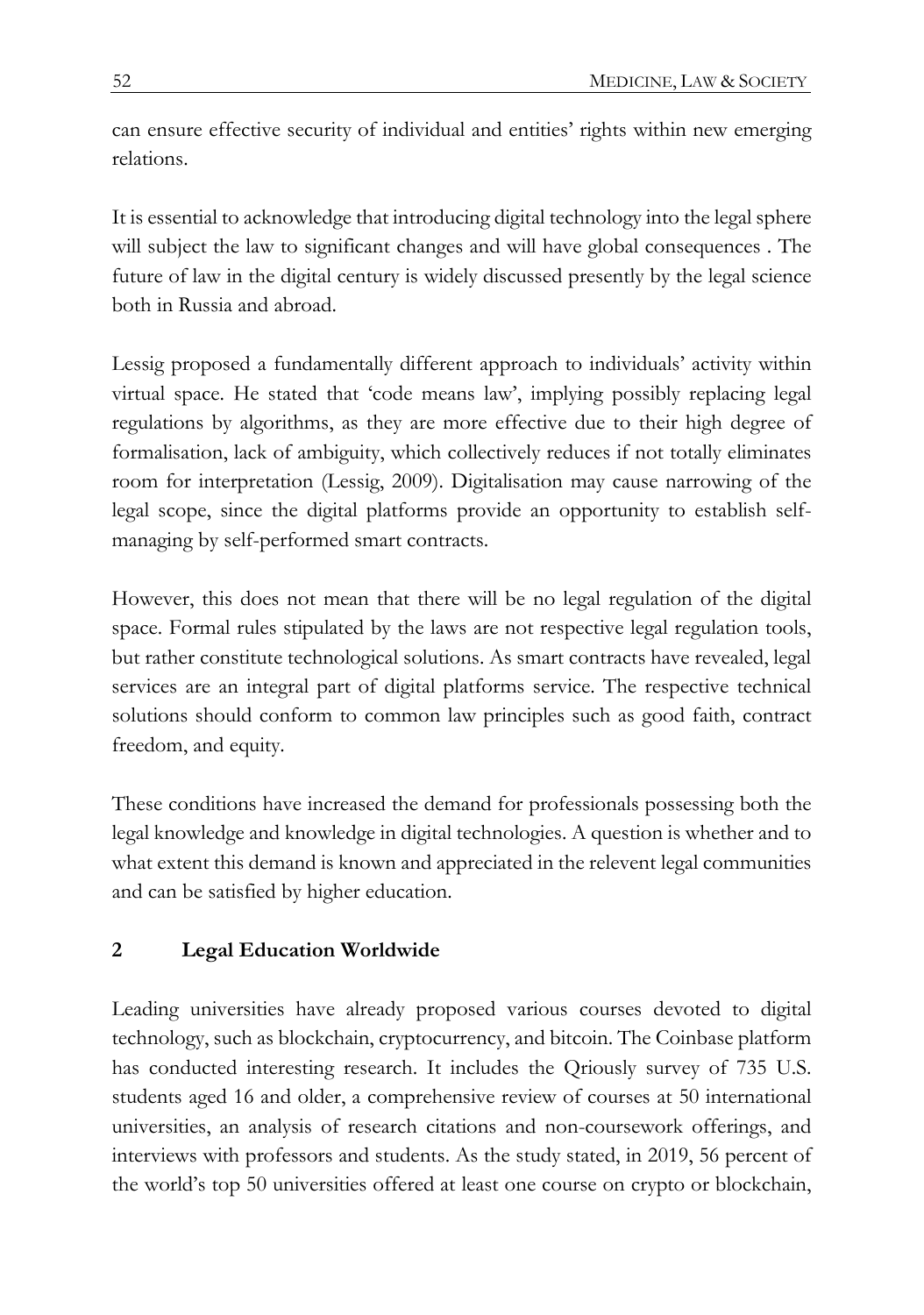up from 42 percent in 2018. Especially noteworthy is that law school classes added another 10.7 percent in 2019 compared to 2018, while computer science classes are still the most common, accounting for 32.2 percent. However, finance, business, and economics classes collectively tally 19.8 percent.

Considering that law schools are proposing increases in courses related to digital technologies, it is essential to analyse the contents of respective educational programmes rather than merely their number.

To proceed with the analysis, we selected educational programmes related to the blockchain technology and crypto assets, so there were no any AI-related programmes, although some schools provide such courses. Moreover, we tried to include an array of law schools from various continents and countries, regardless of their world rating.

The present study analysed educational programmes (advanced training courses), master's degree courses (short-term courses), and independent master's programmes (2–3 years of study) that are intended for lawyers or provide lawyer's qualifications. We have also considered programmes associated with cyber-security science. However, we did not include the latter in our report because they are unrelated to law education.

The analysis of educational programmes focused on the content of educational programmes with specific training courses, materials, and learning outcomes to be achieved by students as a primary target. The results of the comparative analysis of educational programmes are presented in three tables according their type.

The study proved that universities more often launched professional development programmes providing knowledge and skills (Table 1).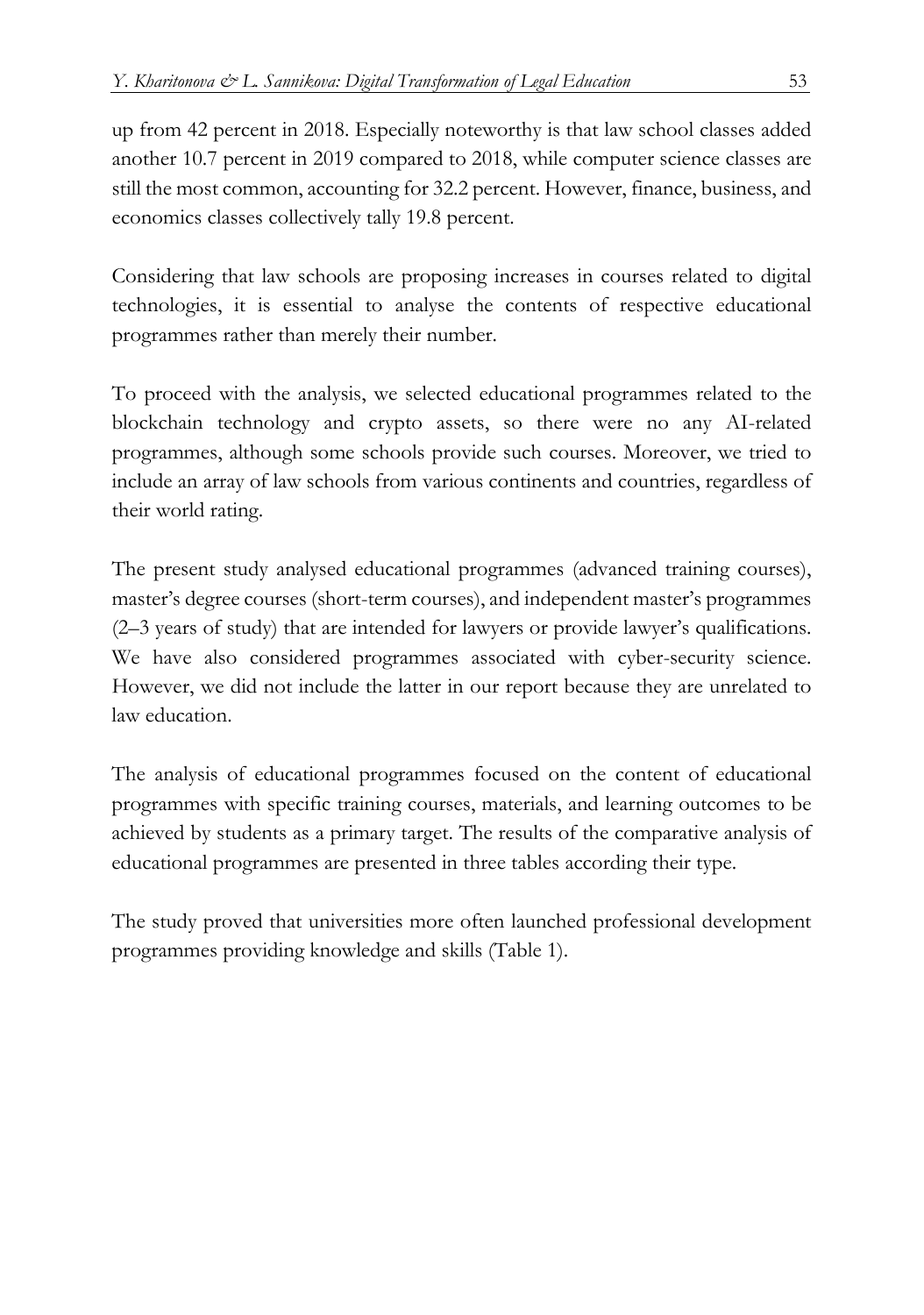| Programme                                                                                                                                    | Applicant<br><b>Requirements and</b><br>the Period of<br>Study                   | <b>General Topics</b>                                                                                                                                                                                                                                      | <b>Generic Skills and</b><br><b>Outcomes Achieved</b>                                                                                                                                                                                                                              |
|----------------------------------------------------------------------------------------------------------------------------------------------|----------------------------------------------------------------------------------|------------------------------------------------------------------------------------------------------------------------------------------------------------------------------------------------------------------------------------------------------------|------------------------------------------------------------------------------------------------------------------------------------------------------------------------------------------------------------------------------------------------------------------------------------|
| Oxford<br><b>Blockchain</b><br><b>Strategy</b><br>Programme,<br>Oxford<br>University's<br><b>Saïd Business</b><br>School, Oxford,<br>UK.     | University degree,<br>work experience;<br>6 weeks online, 10-<br>15 hours a week | Understanding<br>$\overline{\phantom{0}}$<br>blockchain<br>The blockchain<br>ecosystem<br>Innovations in the<br>value transfer<br>Decentralised apps<br>and smart<br>contracts<br>Transforming<br>enterprise business<br>models<br>Blockchain<br>frontiers | Understand<br>blockchain<br>technology and its<br>impact on the<br>future of the<br>company and the<br>field<br>Understand the<br>possibilities of<br>integrating<br>blockchain<br>technology into a<br>business strategy                                                          |
| <b>Master of Laws</b><br>in LegalTech<br>(LLM),<br><b>Innovative</b><br>jurisprudence in<br>the digital<br>economy,<br>HSE,<br><b>Russia</b> | University degree; 8<br>months                                                   | Technological<br>innovations in the<br>legal field<br>Constructing<br>effective legal<br>processes based on<br>information<br>technologies<br>Digital potential<br>for improving the<br>company's legal<br>efficiency                                      | Automate<br>processes in the<br>company<br>Create smart<br>contracts<br>Manage the legal<br>ecosystem<br>Apply gamification<br>Use application<br>programming and<br>cryptography<br>(chatbots, virtual<br>reality (VR)                                                            |
| Blockchain,<br>Cryptocurrency,<br>and Law,<br>Franklin<br>Pierce School of<br>Law, The<br>University of<br>New Hampshire,<br><b>USA</b>      | University degree;<br>two semesters<br>online                                    | Fundamentals of<br>blockchain law<br>Regulation<br>cryptoeconomics<br>and blockchain<br>governance<br>Data privacy &<br>security<br>Smart government<br>Blockchain for<br>social impact<br>Ethics of<br>distributed systems<br>in health care              | Discover in-depth<br>knowledge about<br>the economic<br>impact of token<br>issuance, the<br>intellectual<br>property<br>implications of<br>blockchain<br>technology, and<br>various cases of<br>governmental use<br>to address and<br>solve a host of<br>public sector<br>problems |

**Table 1: Professional Development Programmes with a Professional Certificate**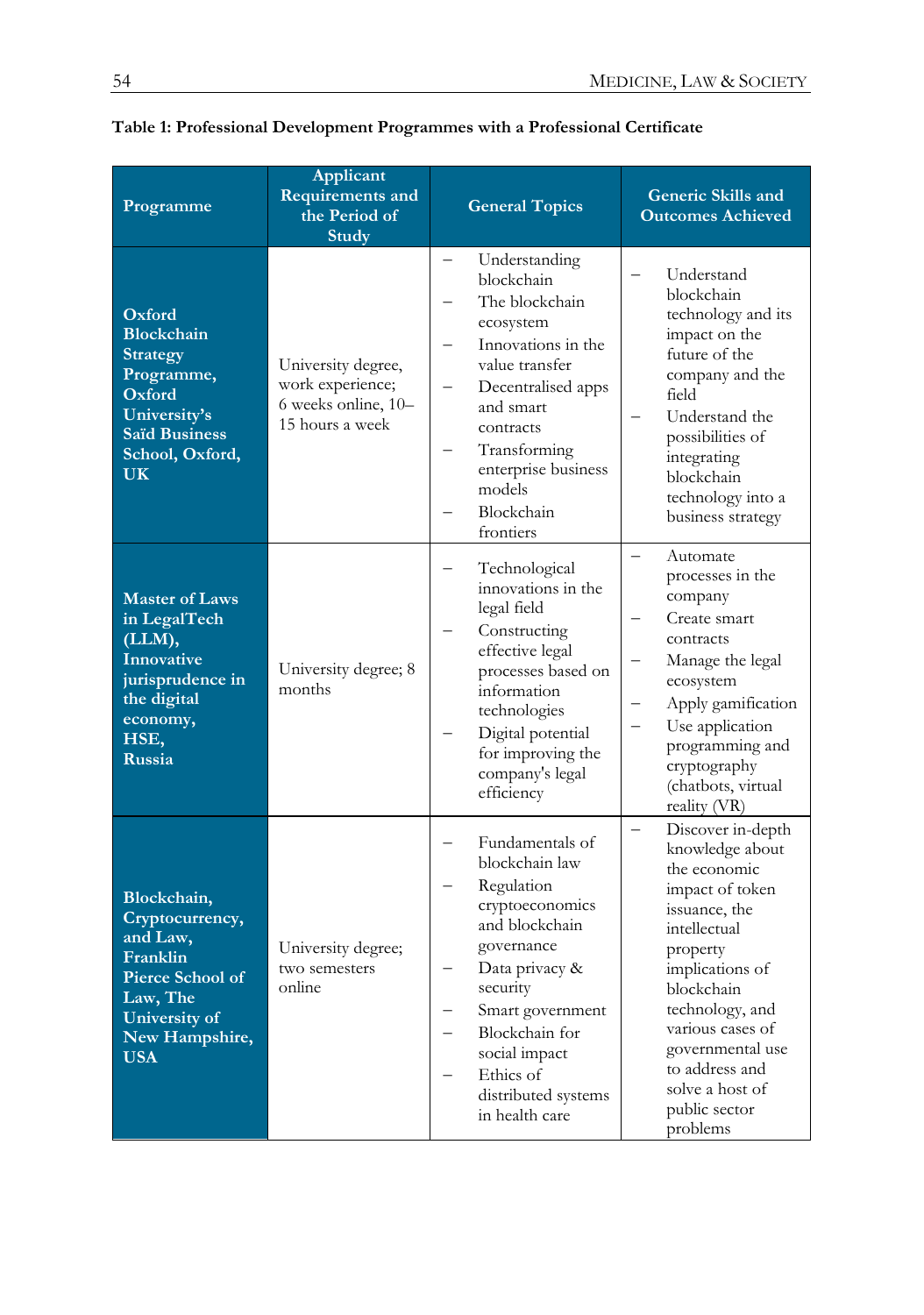| Programme                                                                                                                                                                                                                              | Applicant<br><b>Requirements and</b><br>the Period of<br>Study | <b>General Topics</b>                                                                                                                                                                                                          | Generic Skills and<br><b>Outcomes Achieved</b>                                                                                                                                                                                                                                                                                                  |
|----------------------------------------------------------------------------------------------------------------------------------------------------------------------------------------------------------------------------------------|----------------------------------------------------------------|--------------------------------------------------------------------------------------------------------------------------------------------------------------------------------------------------------------------------------|-------------------------------------------------------------------------------------------------------------------------------------------------------------------------------------------------------------------------------------------------------------------------------------------------------------------------------------------------|
| Digital Law,<br>Doctoral College,<br>the Faculty of<br>Law and the<br><b>Faculty of</b><br>Mathematics and<br>Computer<br>Science at the<br>University of<br>Heidelberg<br>in cooperation<br>with the<br>University of<br>Ulm, Germany | Doctorate in the<br>field of digital law;<br>short term        | LegalTech<br>Hackathon<br>Law ex Machina-<br>Support for legal<br>solutions<br>Defining the use<br>of language in law:<br>methods and<br>perspectives<br>Block lecture<br>Legal<br>Technologies'<br>Seminar Legal<br>Thinking' | Be able to obtain a<br>degree in the field<br>of digital rights<br>Be able to conduct<br>fundamental<br>research to prepare<br>and support legal<br>expert systems<br>Know theoretical<br>and legal issues in<br>the field of<br>artificial<br>intelligence<br>Know the<br>constitutional<br>requirements for<br>using self-learning<br>systems |

Usually, advanced training courses focus on the essentials of modern legal practice and knowledge on blockchain and cryptocurrency. Education often provides only courses that impart information on topical and theoretical matters on respective technologies, and fail to teach actual skills critical to digital technologies. Therefore, although students receive theoretical knowledge pertaining to available digital tools, curricula in the past have not include courses that teach students how to apply that theoretical knowledge in practice.

In addition, some advanced training requires programming skills from the students or interaction with the respective experts. So, a Master of Laws degree in the LegalTech (LLM) programme suggests a basic programming introduction together with legal subjects. During its Digital Law (Doctoral College, the University of Heidelberg in cooperation with the University of Ulm, Germany) course, lawyers cooperate with software developers to develop and introduce software and app prototypes at the hackathon that are useful and valuable in the legal field.

Universities have already realised that there is a need for a more detailed study of digital technologies and have introduced appropriate courses for students enrolled in master programmes (Table 2).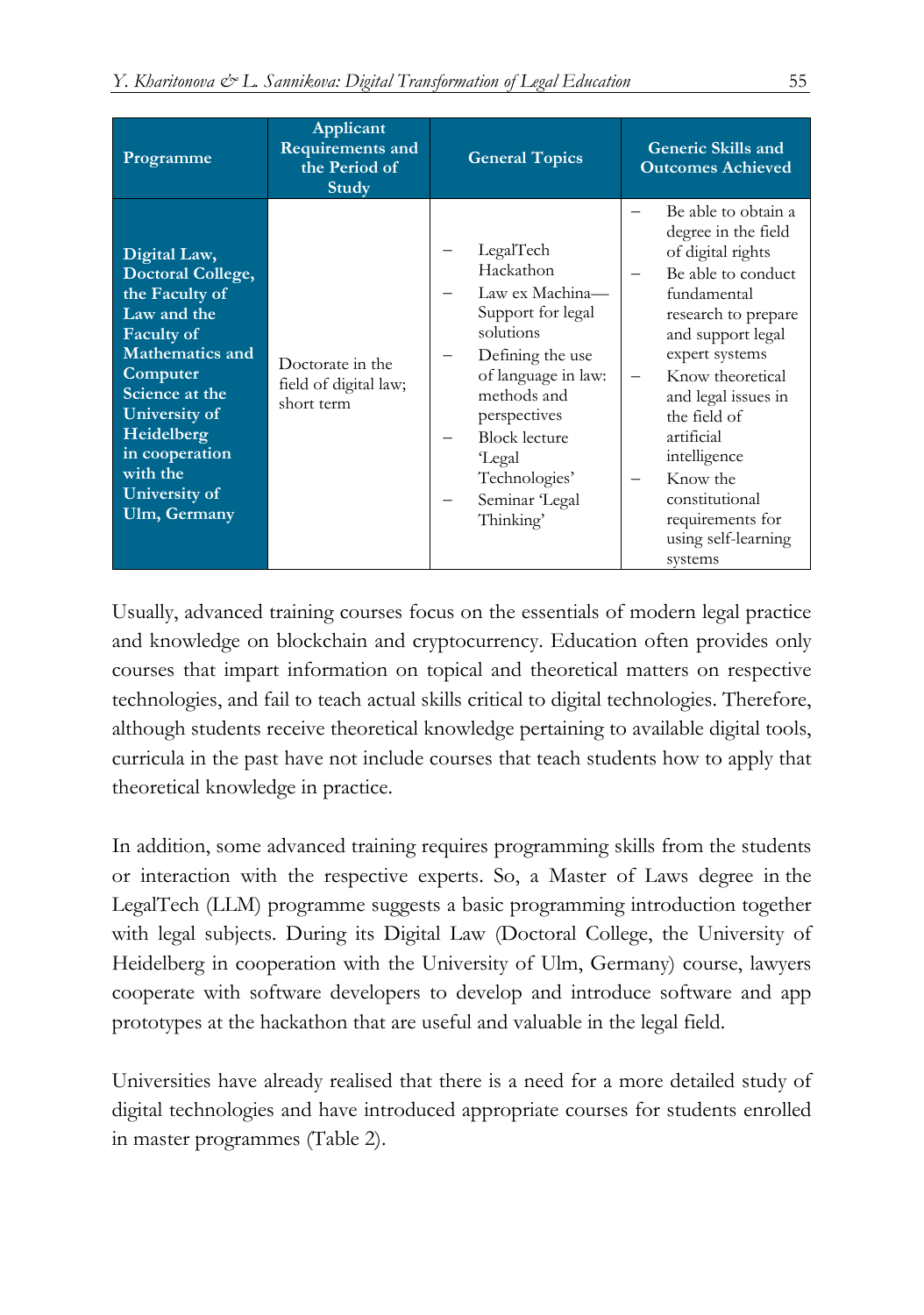| Programme                                                                                                                                                   | Applicant<br><b>Requirements</b><br>and the Period of<br>Study | <b>General Topics</b>                                                                                                                                                                                                                               | Generic<br>Skills and<br><b>Outcomes</b><br>Achieved                                                                                                                                                                                                                                                                                                                                                                                |
|-------------------------------------------------------------------------------------------------------------------------------------------------------------|----------------------------------------------------------------|-----------------------------------------------------------------------------------------------------------------------------------------------------------------------------------------------------------------------------------------------------|-------------------------------------------------------------------------------------------------------------------------------------------------------------------------------------------------------------------------------------------------------------------------------------------------------------------------------------------------------------------------------------------------------------------------------------|
| Blockchain and<br>Cryptocurrencies:<br>Law, Economics,<br><b>Business and Policy,</b><br><b>Stanford University,</b><br>Stanford, California,<br><b>USA</b> | Students of Law<br>School:<br>one semester                     | Legal framework of<br>(1) The technologies<br>themselves<br>(2) The scope and<br>nature of business<br>applications<br>(3) The pertinent legal<br>and regulatory<br>structures with a<br>particular emphasis on<br>securities regulation<br>aspects | Exhibit<br>knowledge and<br>understanding<br>of key concepts<br>in substantive<br>law, procedural<br>law, and legal<br>thought<br>Demonstrate<br>facility with<br>legal analysis<br>and reasoning<br>A combination<br>of skills such as<br>synthesising<br>cases,<br>identifying and<br>applying<br>relevant<br>principles, and<br>mastering<br>modes of<br>inquiry (whether<br>scientific, social<br>scientific, or<br>humanistic) |

## **Table 2: Special Courses Within the Framework of General Master's Training**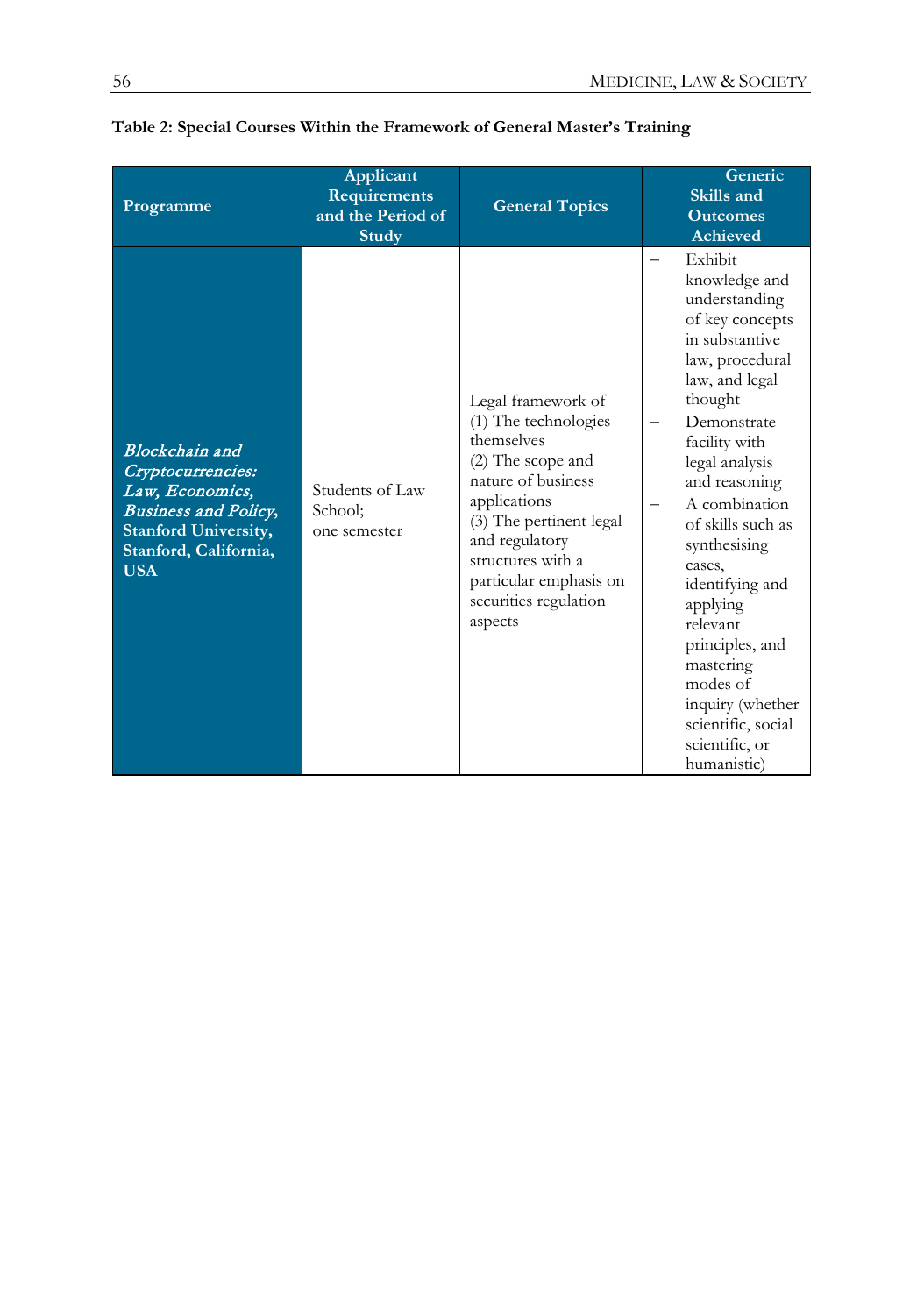| Programme                                                                                 | Applicant<br><b>Requirements</b><br>and the Period of<br>Study | <b>General Topics</b>                                                                                                                                                                                                                                                                                                                                                                                                                                                        | Generic<br>Skills and<br><b>Outcomes</b><br><b>Achieved</b>                                                                                                                                                                                                                                                                                                                                                                                                                                                                                                                                                |
|-------------------------------------------------------------------------------------------|----------------------------------------------------------------|------------------------------------------------------------------------------------------------------------------------------------------------------------------------------------------------------------------------------------------------------------------------------------------------------------------------------------------------------------------------------------------------------------------------------------------------------------------------------|------------------------------------------------------------------------------------------------------------------------------------------------------------------------------------------------------------------------------------------------------------------------------------------------------------------------------------------------------------------------------------------------------------------------------------------------------------------------------------------------------------------------------------------------------------------------------------------------------------|
| <b>Blockchain</b> and<br>Cryptocurrency Law,<br>The University of<br>Melbourne, Australia | Graduate and<br>master students;<br>150 hours                  | Introduction to<br>cryptocurrencies<br>and blockchains,<br>and to smart<br>contracts and<br>governance<br>design<br>Regulation of<br>finance and<br>securities markets<br>in the age of<br>blockchain<br>Initial coin<br>offering (ICO)<br>and their<br>regulatory<br>framework<br>Digital identity<br>and privacy<br>Intersection of<br>blockchain<br>technologies with<br>existing legal<br>frameworks<br>Cases of legal<br>services use for<br>blockchain<br>technologies | Mastery of the<br>principal areas<br>of law as they<br>relate to<br>blockchain<br>technology<br>Expert,<br>specialised<br>cognitive, and<br>technical skills<br>for critical and<br>independent<br>thought and<br>reflection in the<br>context of<br>blockchain<br>technology and<br>its use cases<br><i>(including</i><br>crypto<br>currencies)<br>Mastery of<br>technical<br>research skills<br>relevant to<br>blockchain<br>regulation<br>Skills to solve<br>problems,<br>including<br>through the<br>critical<br>evaluation of<br>research<br>relevant to the<br>area of<br>blockchain<br>technologies |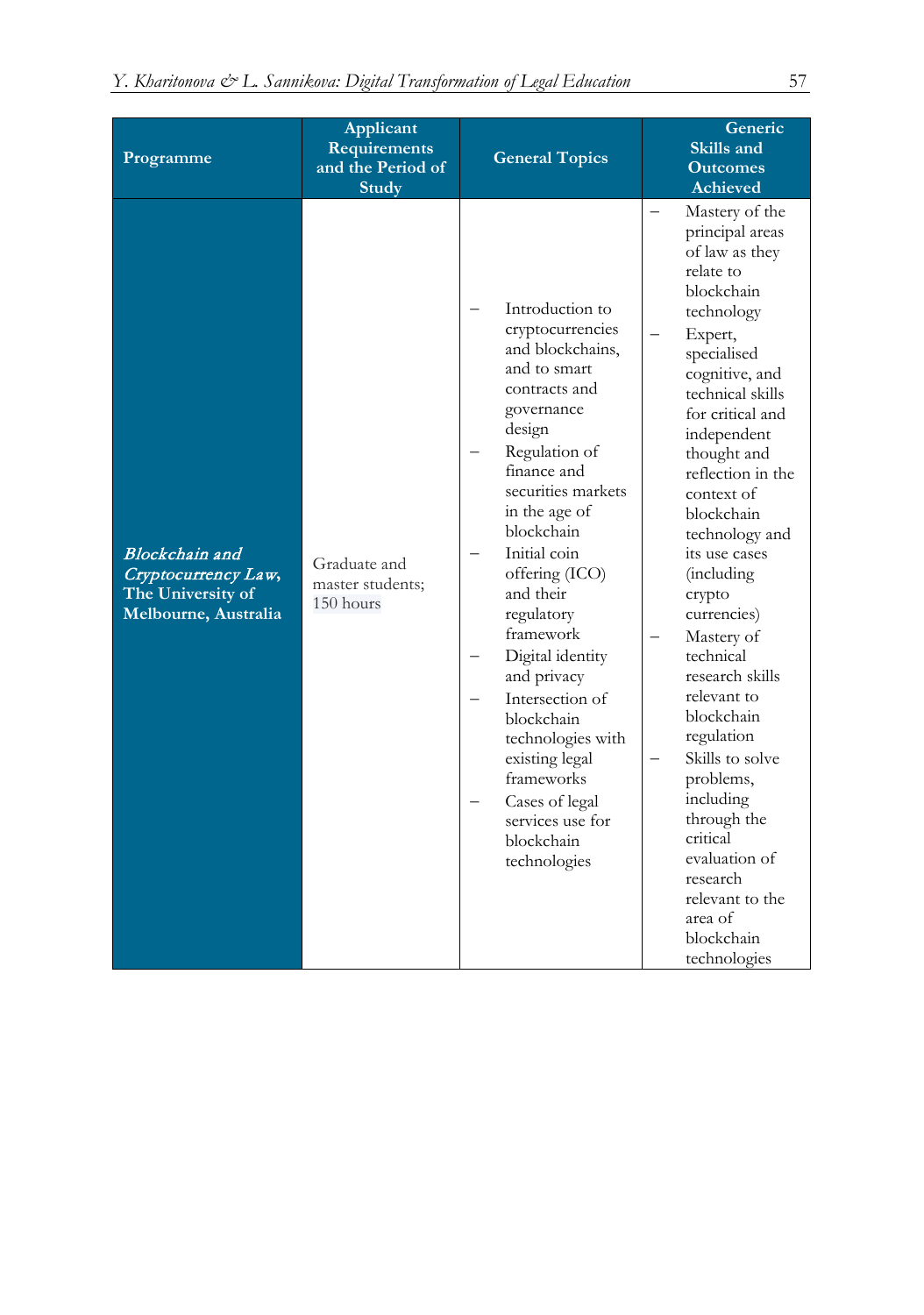| Programme                                                                                                                                                                             | Applicant<br><b>Requirements</b><br>and the Period of<br><b>Study</b> | <b>General Topics</b>                                                                                                                                                                                                                                    | Generic<br>Skills and<br><b>Outcomes</b><br><b>Achieved</b>                                                                                                                                                                                                                                                                                                                                                                                                                  |
|---------------------------------------------------------------------------------------------------------------------------------------------------------------------------------------|-----------------------------------------------------------------------|----------------------------------------------------------------------------------------------------------------------------------------------------------------------------------------------------------------------------------------------------------|------------------------------------------------------------------------------------------------------------------------------------------------------------------------------------------------------------------------------------------------------------------------------------------------------------------------------------------------------------------------------------------------------------------------------------------------------------------------------|
| Legal regulation of<br>business activities in<br>a digital economy,<br>Law and business',<br><b>Business Law</b><br>Department,<br><b>Lomonosov Moscow</b><br><b>State University</b> | Bachelor's;<br>16 hours                                               | Digital economy<br>and the<br>transformation of<br>law<br>Virtual business<br>environment,<br>digital ecosystems<br>Law and digital<br>assets<br>Smart contracts<br>Digital market<br>Protection of the<br>rights of<br>businesses on<br>digital markets | Skills to reveal<br>blockchain<br>capabilities<br>and legal<br>issues in digital<br>business<br>markets<br>Skills for<br>preventing and<br>suppressing<br>unfair<br>competition in<br>digital markets<br>Be able to<br>conduct legal<br>examination of<br>documents,<br>protect the<br>rights and<br>legitimate<br>interests of<br>businesses in<br>the digital<br>economy<br>Be able to<br>collect<br>evidence in<br>digital form<br>for the court<br>and<br>investigations |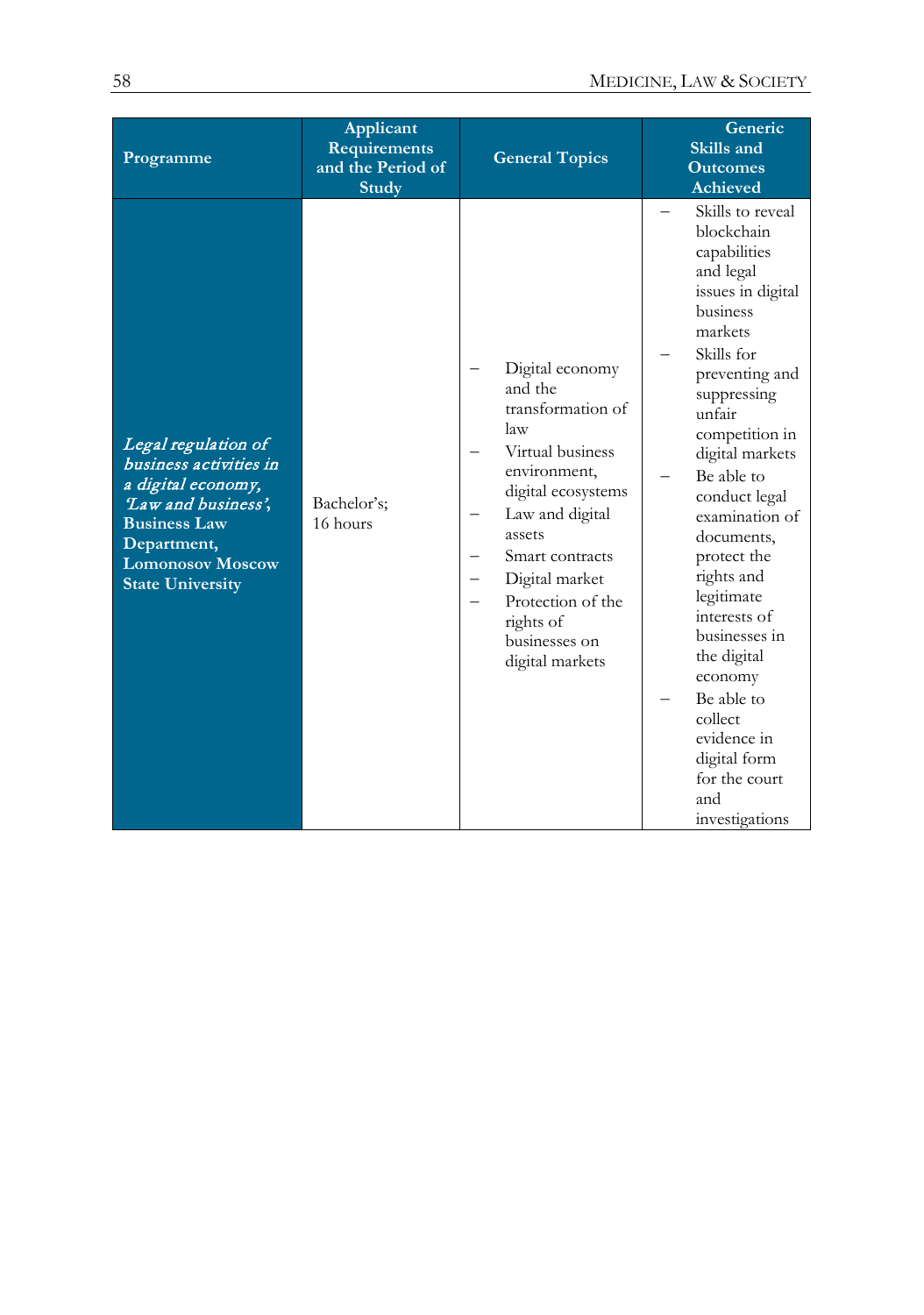| Programme                                                                                                                                                           | Applicant<br><b>Requirements</b><br>and the Period of<br><b>Study</b>                                                                                        | <b>General Topics</b>                                                                                                                                                                                                                                                                | Generic<br>Skills and<br><b>Outcomes</b><br><b>Achieved</b>                                                                                                                                                                                                                                                                                                                                                                                                           |
|---------------------------------------------------------------------------------------------------------------------------------------------------------------------|--------------------------------------------------------------------------------------------------------------------------------------------------------------|--------------------------------------------------------------------------------------------------------------------------------------------------------------------------------------------------------------------------------------------------------------------------------------|-----------------------------------------------------------------------------------------------------------------------------------------------------------------------------------------------------------------------------------------------------------------------------------------------------------------------------------------------------------------------------------------------------------------------------------------------------------------------|
| MBA in blockchain<br>and economics of<br>cryptocurrencies, E-<br>learning<br>Link Campus<br>University, The<br><b>International</b><br>University in Rome,<br>Italy | Bachelor of Art<br>Degree or<br>equivalent;<br>not suitable for<br>technical<br>professionals<br>intended for a high<br>level of<br>programming;100<br>hours | The logic behind<br>blockchain and<br>cryptocurrencies<br>Blockchain legal<br>fiscal and<br>financial<br>environment<br>Smart contract<br>Tracking and data<br>management on<br>blockchain<br>Fintech and<br>payment systems<br>with<br>cryptocurrencies<br>Health and<br>blockchain | Understand<br>the law and<br>rules of<br>blockchain<br>Be aware of<br>the constantly<br>changing<br>landscape<br>Have the<br>knowledge and<br>clarity<br>necessary to<br>assist<br>blockchain<br>companies in<br>solving the key<br>problems they<br>face and<br>avoiding any<br>future<br>problems<br>Possess the<br>legal know-<br>how to<br>navigate<br>dynamic space,<br>including<br>knowledge of<br>business<br>tokenisation<br>and the<br>securities<br>market |

What is special about such courses is their aim to teach students the legal consequences of a new global technology. Master's students should be aware of the legal results of distributed ledger technology, blockchain, cryptocurrency (Bitcoin, Ethereum, etc.), smart contracts, and decentralised applications.

As the period of masters courses (about one semester) is not longer than for the above-mentioned advanced training courses, we can not presume any substantial difference in the contents of the courses. However, as we have noticed, as a rule, the contents of respective special courses depends on the topic of the master's programme (business, finance, etc.). Thus, the capability of graduates to examine the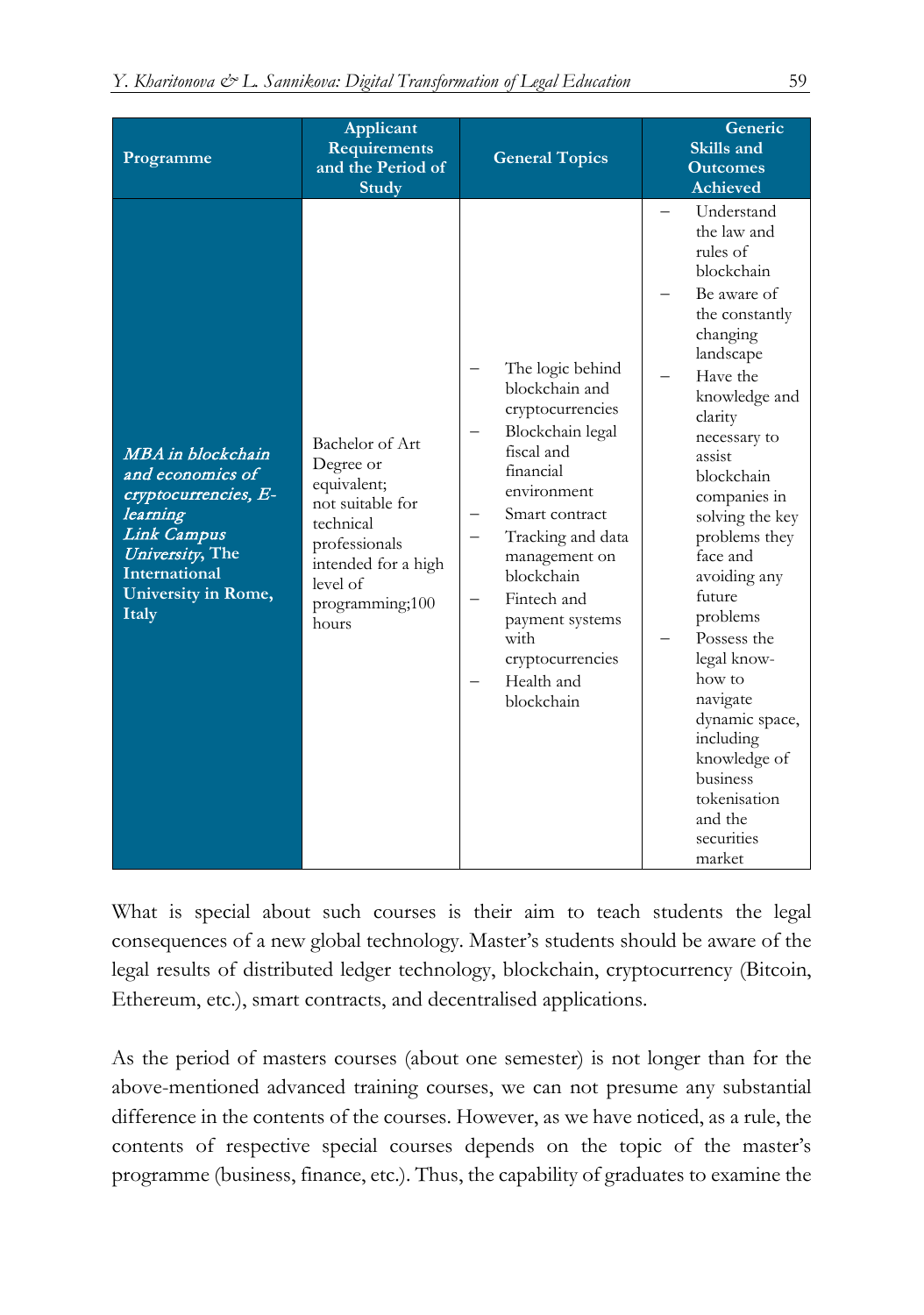functions of digital platforms to solve specific legal problems in the concrete field is highlighted as the studying outcome.

Programmes entirely devoted to digital technologies and law were in the minority (Table 3).

| Programme                                                                                                                                                               | <b>Applicants</b><br>Requirements<br>and the<br><b>Period of Study</b>                   | <b>General Topics</b>                                                                                                                                                                                                                                                                                                                                                                                                                                                                                                                     | Generic Skills and<br><b>Outcomes Achieved</b>                                                                                                                                                                                                                                                                                                                                                                                                                                                                                                                                                                                        |
|-------------------------------------------------------------------------------------------------------------------------------------------------------------------------|------------------------------------------------------------------------------------------|-------------------------------------------------------------------------------------------------------------------------------------------------------------------------------------------------------------------------------------------------------------------------------------------------------------------------------------------------------------------------------------------------------------------------------------------------------------------------------------------------------------------------------------------|---------------------------------------------------------------------------------------------------------------------------------------------------------------------------------------------------------------------------------------------------------------------------------------------------------------------------------------------------------------------------------------------------------------------------------------------------------------------------------------------------------------------------------------------------------------------------------------------------------------------------------------|
| <b>MSc in Digital</b><br>Currency,<br><b>Master of</b><br>Science in<br><b>Blockchain</b> and<br>Digital<br>Currency, The<br>University of<br>Nicosia (UNIC),<br>Cyprus | Bachelor's degree;<br>work experience is<br>preferable;<br>three semesters or<br>1 year. | Introduction to<br>digital currencies<br>Money and banking<br>Open financial<br>systems<br>Regulation and<br>digital currencies<br>Principles of<br>disruptive<br>innovation<br>Blockchain<br>technology and<br>applications<br>Cryptographic<br>systems security<br>Digital currency<br>—<br>programming<br>International<br>currency markets<br>Digital currencies in<br>the developing<br>world<br>Financial markets<br>and alternative<br>investments<br>Emerging topics<br>and practical<br>considerations in<br>blockchains project | Identify and<br>analyse challenges,<br>prospects, and risks<br>of cryptocurrencies<br>and devise business<br>proposals and/or<br>develop blockchain<br>systems and<br>services<br>Apply and advance<br>practice or research<br>on blockchain<br>technology,<br>cryptography,<br>decentralised<br>systems<br>architectures, and<br>information<br>systems to design<br>innovative systems<br>and services that<br>complement and<br>extend the existing<br>cryptocurrencies<br>ecosystem<br>Review, analyse,<br>and compare<br>different regulatory<br>environments<br>(banking,<br>payments,<br>commerce, legal,<br>accounting, etc.) |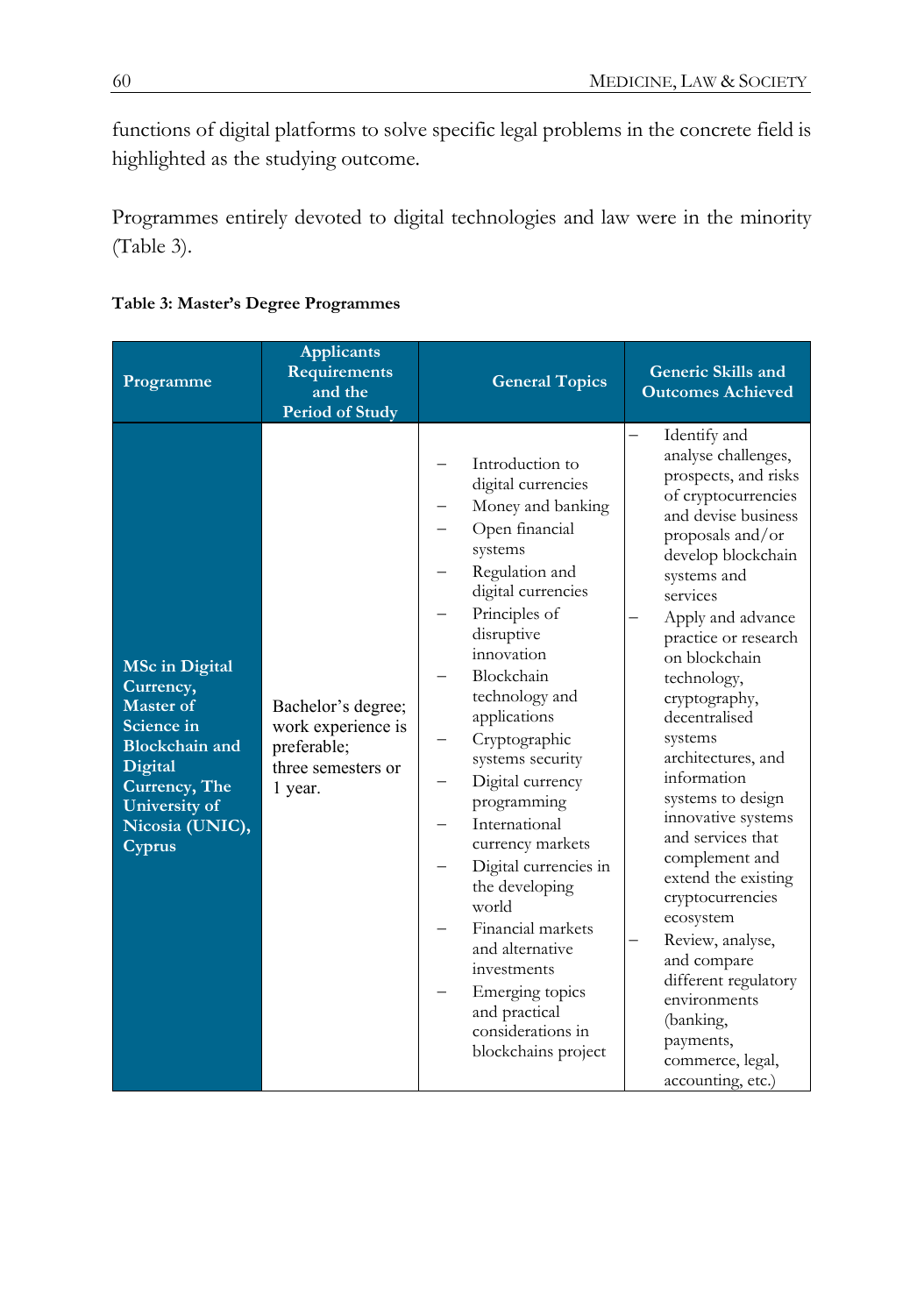| Programme                                                                                                                     | <b>Applicants</b><br>Requirements<br>and the<br><b>Period of Study</b> | <b>General Topics</b>                                                                                                                                                                                                                                                                                                                                                                                                      | <b>Generic Skills and</b><br><b>Outcomes Achieved</b>                                                                                                                                                                                                                                                                                                                                                                                                                                                                  |
|-------------------------------------------------------------------------------------------------------------------------------|------------------------------------------------------------------------|----------------------------------------------------------------------------------------------------------------------------------------------------------------------------------------------------------------------------------------------------------------------------------------------------------------------------------------------------------------------------------------------------------------------------|------------------------------------------------------------------------------------------------------------------------------------------------------------------------------------------------------------------------------------------------------------------------------------------------------------------------------------------------------------------------------------------------------------------------------------------------------------------------------------------------------------------------|
| <b>Master of</b><br>Cybersecurity<br>(Law, Business<br>Ops. & IT), La<br>Trobe<br>University,<br>Melbourne,<br>Australia      | Bachelor's degree;<br>2 years                                          | Cyber algorithms<br>Network security<br>fundamentals<br>Cyber risk<br>management and<br>compliance<br>Entrepreneurship in<br>information<br>technology<br>Cyber security<br>principles<br>Computer forensics<br>Cyber law<br>—<br>Surveillance and<br>privacy in the digital<br>age<br>Introduction to<br>cyber forensics and<br>the law<br>International<br>cybercrime<br>Cyber terrorism and<br>international<br>warfare | Cybersecurity<br>fundamentals<br>Crisis<br>communication<br>Learn effective<br>ways to<br>communicate with<br>clients and<br>stakeholders<br>following a security<br>breach.<br>Auditing and risk<br>mitigation<br>A network is only<br>as strong as its<br>weakest link<br>Legal and ethical<br>frameworks<br>Surveillance,<br>privacy, warfare,<br>and the threat of<br>cyberterrorism<br>Gain an<br>understanding of<br>the complex global<br>forces that<br>continue to play a<br>central role in<br>cybersecurity |
| Computer law<br>and information<br>security<br>IT Lawyer,<br>Higher school of<br>state audit, MSU<br>named after<br>Lomonosov | Bachelor's degree;<br>2 years                                          | Legal support of<br>information security<br>Legal issues of<br>access to<br>information<br>Legal regulation of<br>relations in the field<br>of e-Commerce and<br>banking secrecy<br>Forensics<br>Examination of<br>computer offenses                                                                                                                                                                                       | Skills in legal<br>support of the<br>digital economy<br>and e-Commerce<br>(finance, trade,<br>marketing,<br>banking)<br>The ability to<br>identify the<br>computer offenses<br>Ability to ensure<br>business<br>information<br>security (create<br>information<br>systems and<br>resources, e-justice)                                                                                                                                                                                                                 |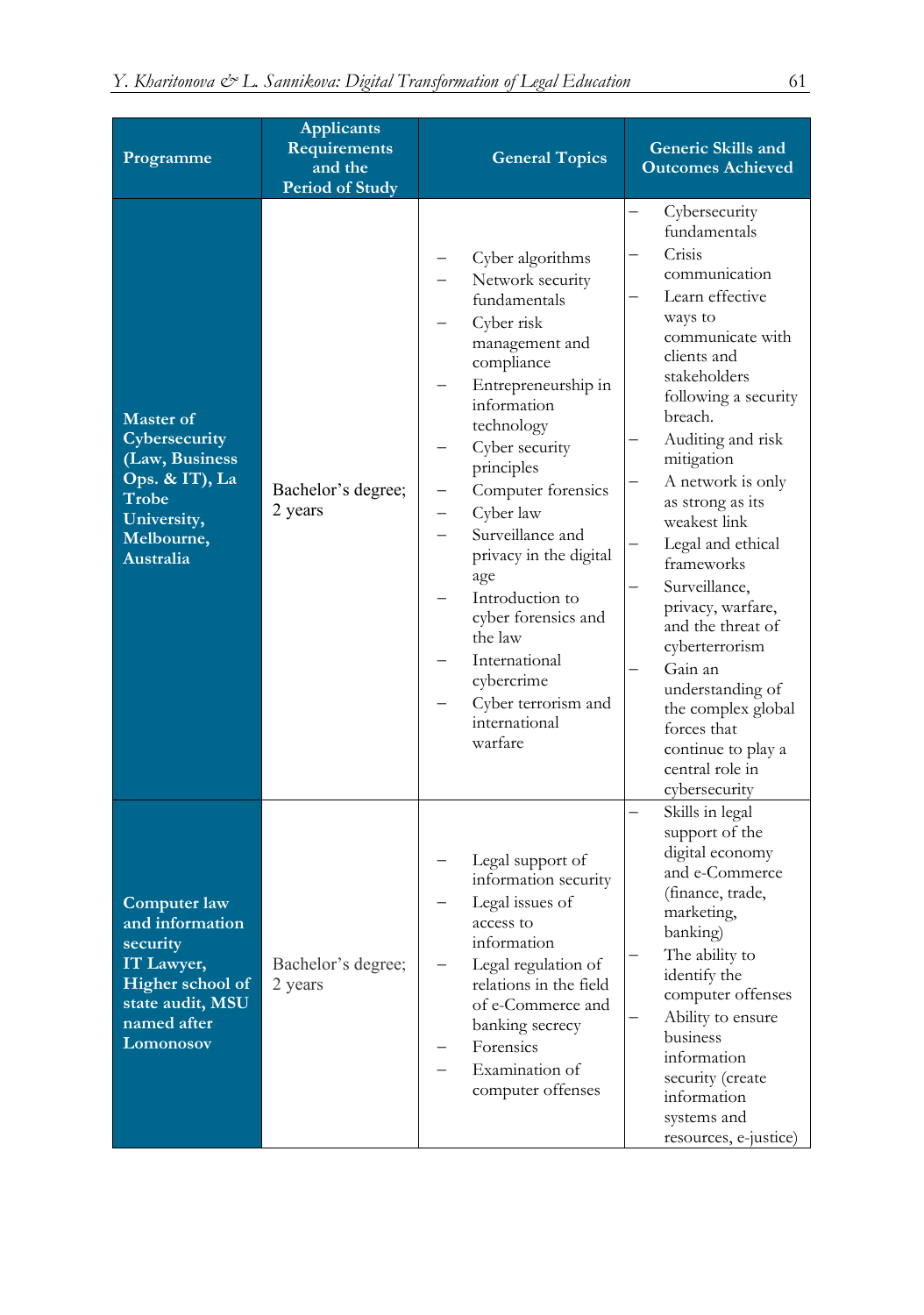Two-year master's programmes involve not only a general explanation of the blockchain operation, but also courses regarding how digital technologies are implemented into state authorities or business entities, as well as the related skills. This sphere can be labelled as Cyber Law—the law affecting information and communication technology (Arno, 2016), that is, the law regulating the internet issues. This field is rather broad, covering several topics such as relevant competition rules, drafting and negotiating information and communications technology (ICT) related contracts, electronic transactions, privacy issues, and computer crime. Such knowledge is critically important for the lawyers who intend to practice in the digital sphere. These universities provide courses that impart the skills necessary to apply appropriate digital applications for specific objectives. These courses include financial services and crypto exchange, cryptocurrency programming and smart contracts, as well as cyber-criminalistics forensics (applied science of solving crimes related to computer information).

Based on an analysis of the educational programmes that we studied we make the following conclusions: The courses related to applied digital technology have been implemented very deliberately in all educational institutions, whether in law departments or law schools, despite the high demand. Accordingly, it is easier to find an advanced training course yielding only a certificate than a specific programme leading to a master's degree in law. The fact that studying digital tools within the legal profession and ensuring business security still forms a small part of the educational market, is a rational explanation for the gradual approach. However, the majority of lawyers are willing to obtain knowledge and skills on the digital economy to better understand the general processes involved and to apply them in their practices, and in order to develop models to use the blockchain for business.

Either short- or long-term legal study programmes include general modules or courses as an introduction to a basic understanding of blockchain and cryptocurrency, smart contracts and digital products management design, and digital ecosystems. Obviously, the nature and extent of the topics offered differs depending on the programme. Nevertheless, the above-mentioned courses are considered common (core) subjects in legal studies. Contemporary society requires lawyers to be aware of how to automate processes, manage cryptocurrency payments, and interact with a digital government. In our opinion, all legal students should be required to take these basic courses so as to obtain such knowledge and skills.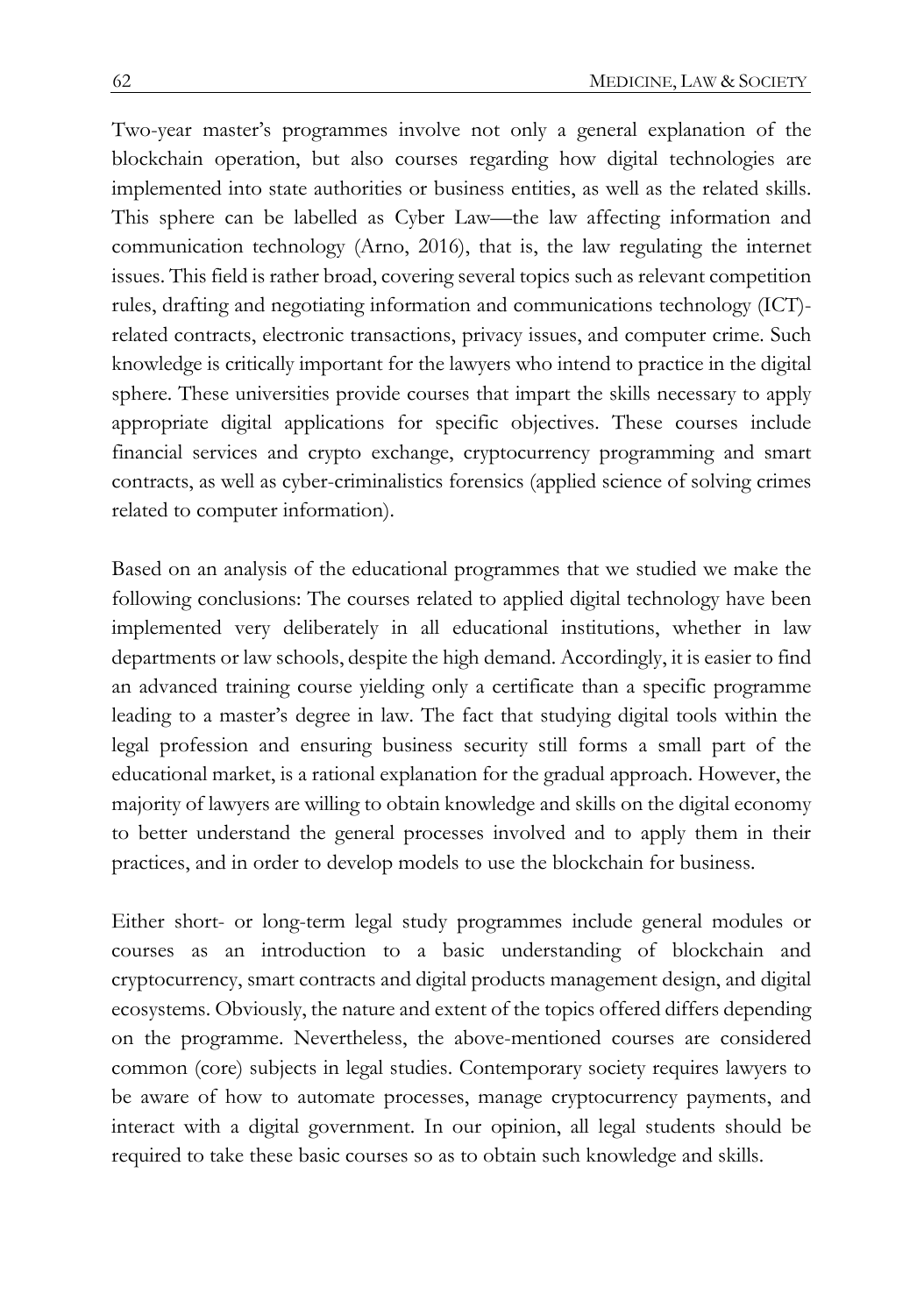As our analysis of the contents of the educational programmes we studied revealed, presently only students in the field of cyber law are provided with the courses required to obtain the skills necessary to work with digital services, including programming elements. As for the students who chose a broader field, such as corporate law or financial markets, the limited courses provide them only with a chance to obtain theoretical knowledge pertaining to innovative digital technology, as well as on related services and products. However, digital processes are drastically revolutionalizing the legal profession and will likely compel all lawyers, regardless of their specialisation field, to understand digital technology and have the know-how to apply it in practice. In addition, as the survey revealed, legal practitioners, both lawyers and students, are aware of this.

Thus, contemporary legal education does not fully meet the growing demands of the labour market for professions in the legal field. In the digital age, the main challenge to legal education is to provide future lawyers with both theoretical knowledge and practical skills related to digital technology. Furthermore, the best solution will be to design curricula that will ensure that all legal professions, regardless of their field of specialization, will be competent to deal effectively with the digital world.

## **3 The Perspective of Lawyers' Digital Competencies**

The rapid growth of digitalisation has awakened society to the fact that citizens must acquire the skills necessary to apply and work with digital facilities, as well as to be aware of them and the digital sphere in general, in order to successfully study, work, communicate, and interact with the state authorities. Various terms are used to describe such skills and knowledge related to digital technologies, such as *digital fluency*, *digital literacy*, and *digital competence*. However, as studies have shown, there is no unified approach to their content or relationship (Ferrari et al., 2012; Spante et al., 2018). Therefore, it is essential to study these concepts in reference to legal professions.

In the field of academic education in the Bologna process, the key concept applied is *competence* (Lozano et al., 2012), so it is reasonable to start with the review of digital competences for lawyers.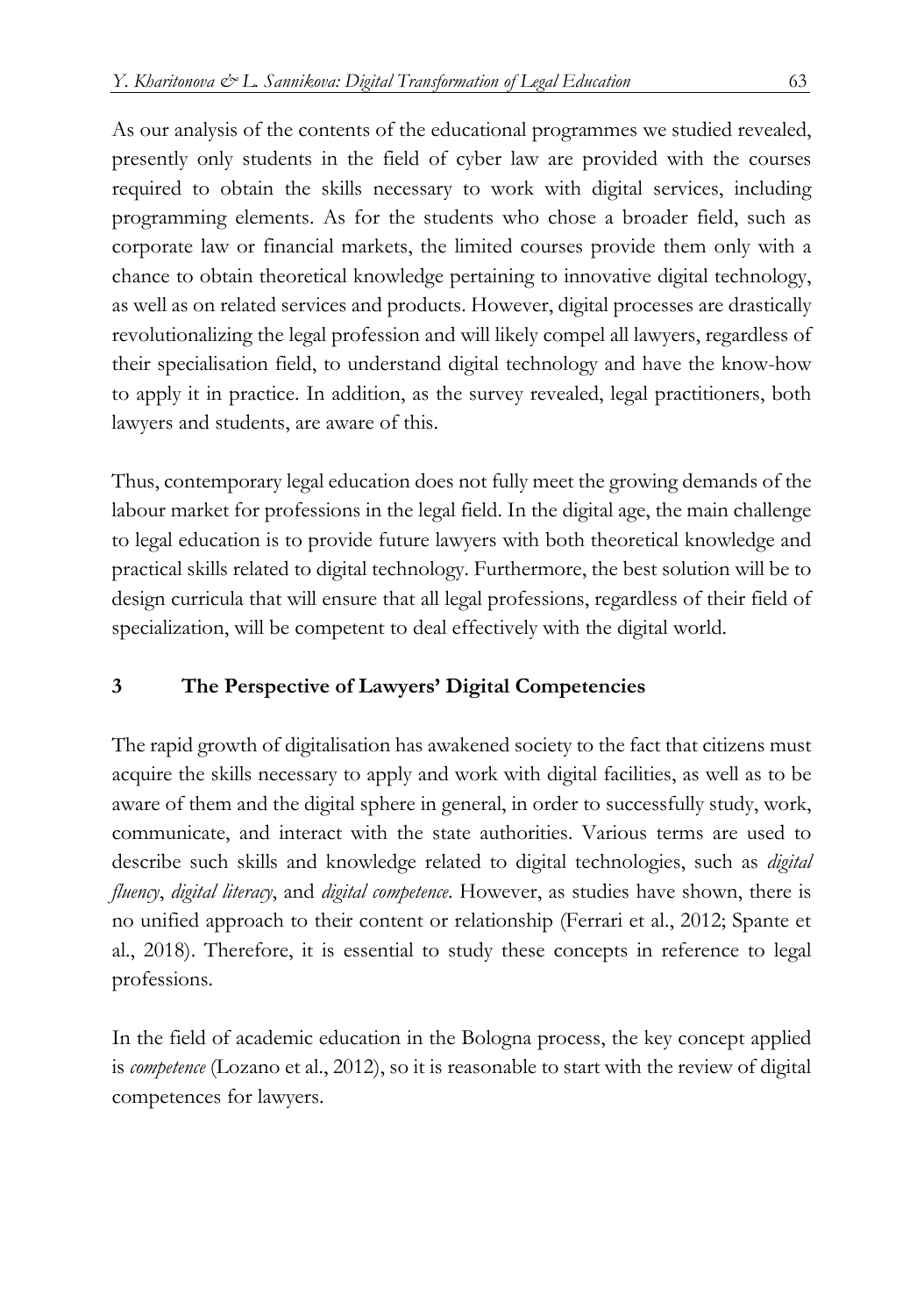The Recommendation of the European Parliament and of the Council of 18 December 2006, on key competences for lifelong learning (2006/962/EC) provides the following definition:

*"Digital competence involves the confident and critical use of Information Society Technology (IST) for work, leisure and communication. It is underpinned by basic skills in ICT: the use of computers to retrieve, assess, store, produce, present and exchange information, and to communicate and participate in collaborative networks via the Internet.«*

To understand the nature of digital competence, the European Commission has developed a set of digital competences for citizens (DigComp), divided into the following five spheres: information and data literacy; communication and collaboration; digital content creation; security; and problem solving. An overview of digital competence concepts conducted by Silva and Behar (2019) stated that most authors treat digital competences as a set of elements: knowledge, skills and attitudes, digital/technological means, and problem solving.

Digital competence varies across different professional fields. The European Framework for the Digital Competence of Educators (DigCompEdu), stipulating 22 educator-specific digital competences is a good example (Caena & Redecker, 2019).

The broader legal community has recognized the critical importance for its members to garner the skills and knowledge related to digital technology. For example, the American Bar Association stipulated the following requirements regarding lawyers' digital competence in the Model Rules of Professional Conduct:

*"To maintain the requisite knowledge and skill, a lawyer should keep abreast of changes in the law and its practice, including the benefits and risks associated with relevant technology, engage in continuing study and education and comply with all continuing legal education requirements to which the lawyer is subject."*

Nevertheless, in our view, the general requirement of having digital competence, though necessary, is not sufficient. What is more important is to develop strategies to develop concrete, compulsory digital competences.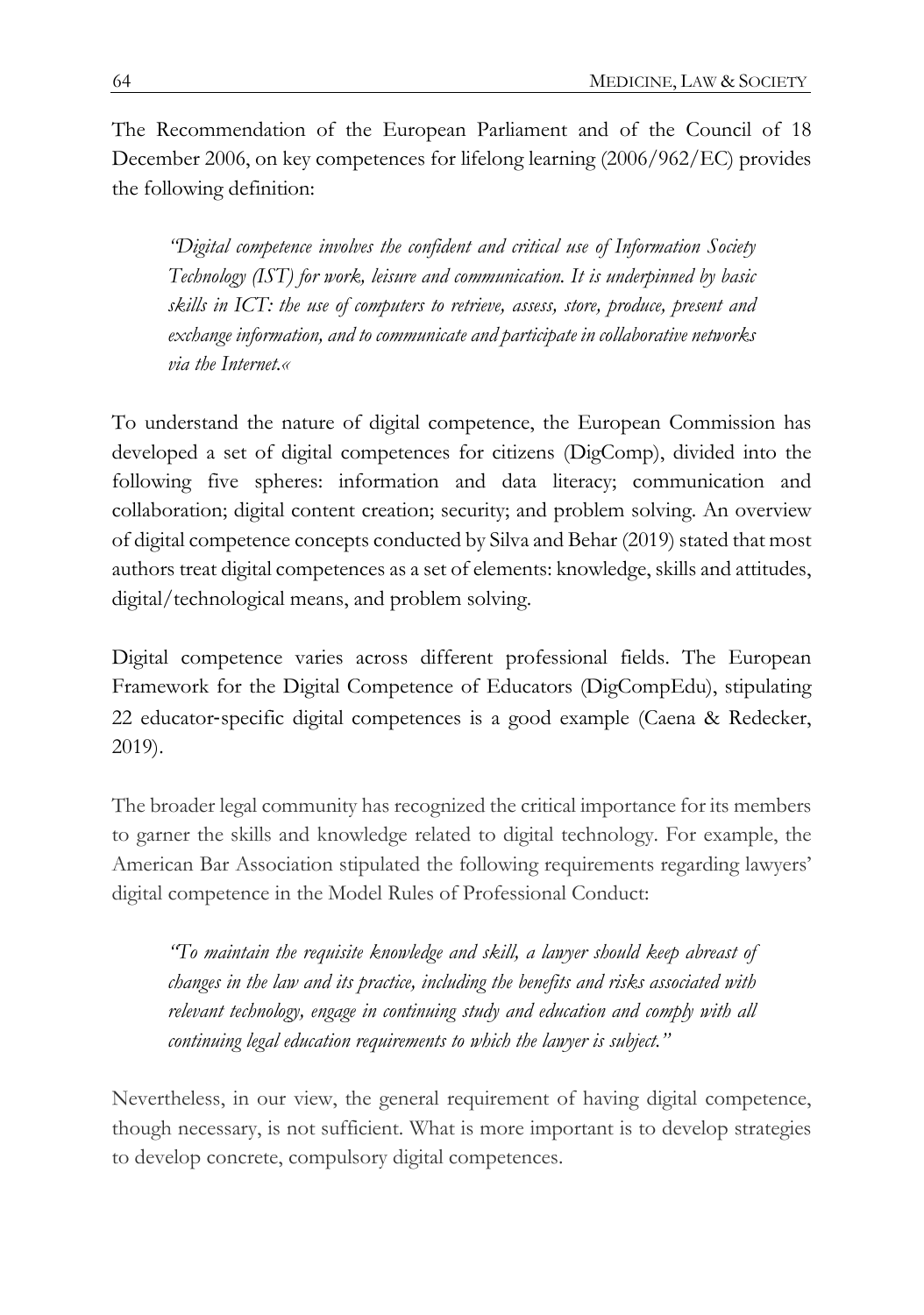To develop a common approach in selecting digital competences, it is reasonable to create the Framework for the Digital Competence of Lawyers. Digital competence allowing the use of LegalTech for legal activities should lie in its core, as the abovementioned LegalTech is an inevitable part of every lawyer's activity, regardless of the specialisation field. The databases of law and judicial acts (such as the Consultant, Garant in Russia) are considered the most obvious examples of documents whose search LegalTech can facilitate.

Many LegalTech solutions were directed to the automation of certain activities, but after some improvement and development, their application was enhanced significantly. For example, in Russia, the state automated system Justice (SAS Justice) was intended to form a unified information space of general courts, as well as the system of the Supreme Court of the Russian Federation. But after 2016, it became possible to file and submit claims and other procedural documents to federal courts and obtain legally significant decisions from the courts via the internet. Accordingly, the ability to use this system has become an important competence not only for judges and individuals working in the judicial system, but also for all other lawyers.

All practicing lawyers, regardless of their area of specialisation, were indoctrinated into how to conclude contracts using a digital signature, exchanging of electronic documents by email, and online registration procedures.

Nonetheless, some areas of the law require special skills and knowledge. So, are digital technologies the main development driver in the financial field? It is vital, for example, that financial lawyers understand the origin of transactions and consequences, digital assets, blockchain voting, and big data collecting. Moreover, they should also be aware of relative technologies applications to support FinTech projects legally. Accordingly, they should be capable of working with services based on digital technologies involving blockchain, related to ICO conducting, cryptocurrency payments, crypto exchange activity, and others. It also is essential for lawyers working in the fields of RegTech and SupTech to possess specific digital competences.

Therefore, we can conclude that the Framework for the Digital Competence of Lawyers should include general digital competencies for all members of the legal profession, as well as specific digital competencies depending on the field of specialisation (for example, financial, intellectual property, notary, and criminology).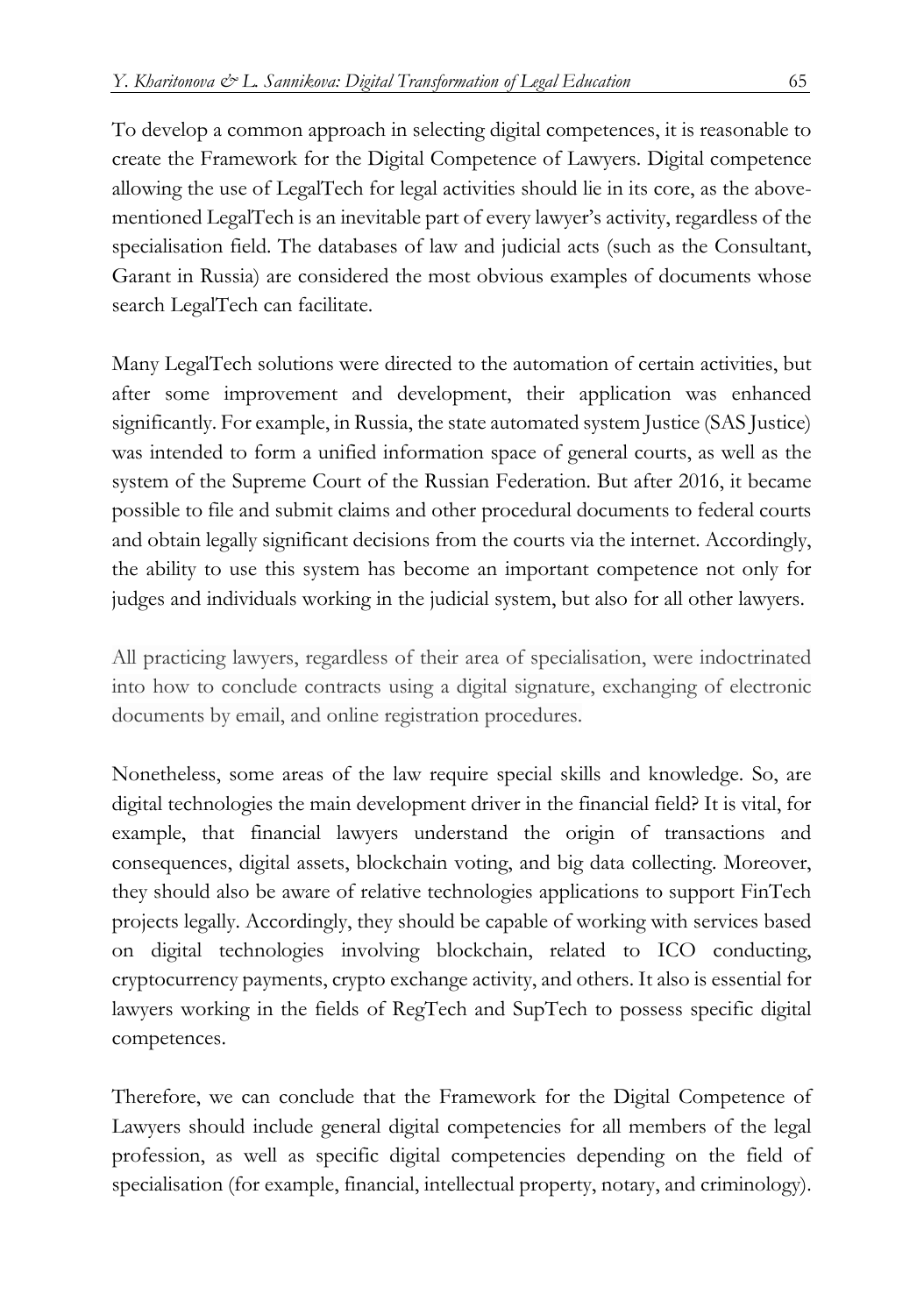It is not sufficient for lawyers to possess only the digital literacy that an ordinary citizen might possess. Rather, as a professional, all members of the legal profession must possess a heightened level of digital competency.

Digital literacy means the ability to choose and use appropriate digital tools and technology to achieve specific results. According to the National Agency for Financial Research analytical centre, in 2018 only 26 percent of Russians demonstrated a high level of basic competencies in the digital environment, and generally, the digital literacy index was 52 out of 100 possible.

The basic digital skills and knowledge are to be formed at school and become a basis of digital professional competencies. Higher educational schools should assess the basic digital competencies of the students to be able to provide them with new professional ones while studying. As a negative example, we can consider the Information Technologies in Legal Activity programme of Kutafin Moscow State Law University (MSAL). It contains eight practical classes devoted to text document editing, and working with worksheets and presentations. The programme principally concerns the application of Microsoft Word, Microsoft Excel, and Microsoft PowerPoint. The major shortcoming in this programme is that these skills are usually obtained as a part of the computer science programme during Grades 6–9, at the age of 12–16 years.

Developing the Framework for the Digital Competence of Lawyers will assist high educational institutions in introducing relevant educational programmes. In our opinion, digital competencies as a component of digital literacy shall be formed during the undergraduate studies. Furthermore, the master's programme will provide an opportunity to acquire additional digital competencies for respective specialisation fields.

Commonly, digital literacy includes typical technology applications, while digital fluency refers to a higher level of digital competencies that allows creative application of technology or their targeted adaptation: 'the ability to leverage technology to create new knowledge, new challenges, and new problems and to complement these with critical thinking, complex problem solving, and social intelligence to solve the new challenges' (Sparrow, 2018).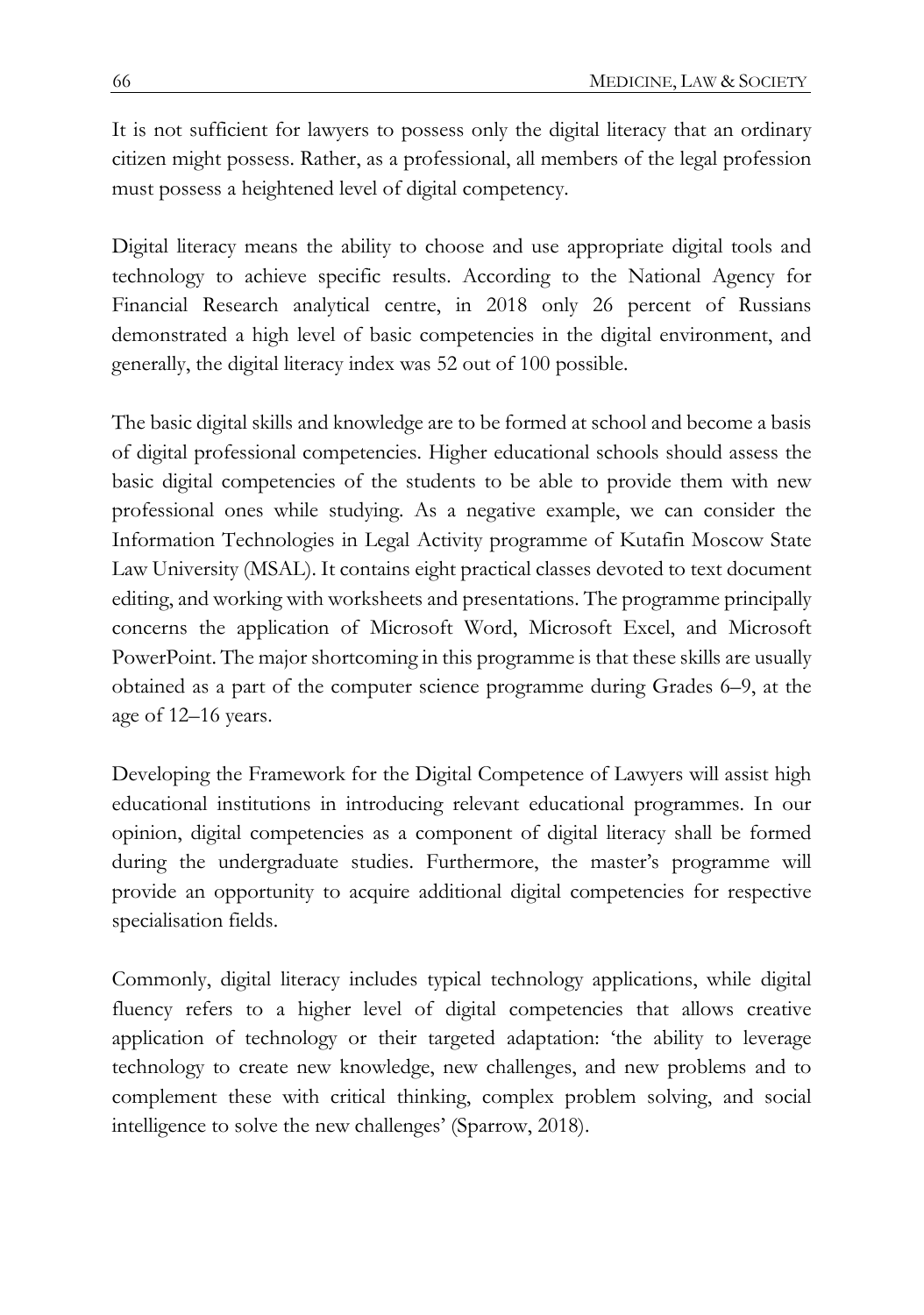A lawyer possessing digital fluency is capable of drafting smart contracts using a smart contracts library. Regarding the question whether a lawyer needs programming skills, we note that it is unlikely that this requirement is justified as mandatory at the current stage of technology development. However, having these skills can offer a lawyer a significant competitive advantage in the labour market.

Digital technologies, as they are rapidly evolving, and not stagnant, will cause gradual modifications in the digital competencies. As Ferrari (2013) fairly notes, 'Digital competency is a versatile evolutional process subjected to permanent change along with new technology emergence'. Thus, digital literacy training of lawyers within their legal field secures not only high demand on the labour market after graduation, but also ensures their professional development.





## **4 Problems Encountered while Developing Lawyers' Digital Skills**

Digital skills are an essential part of digital competence. However, educational institutions commonly focus on theoretical (not practical) knowledge, and this problem can be clearly observed in the example of Russian higher education.

During the Soviet period, higher education was strictly divided into full time and part time, and only part-time students could combine their studies with work, attending a minimum number of classes before passing exams and tests (Hendley, 2018). It was assumed that full-time students would be able to master the necessary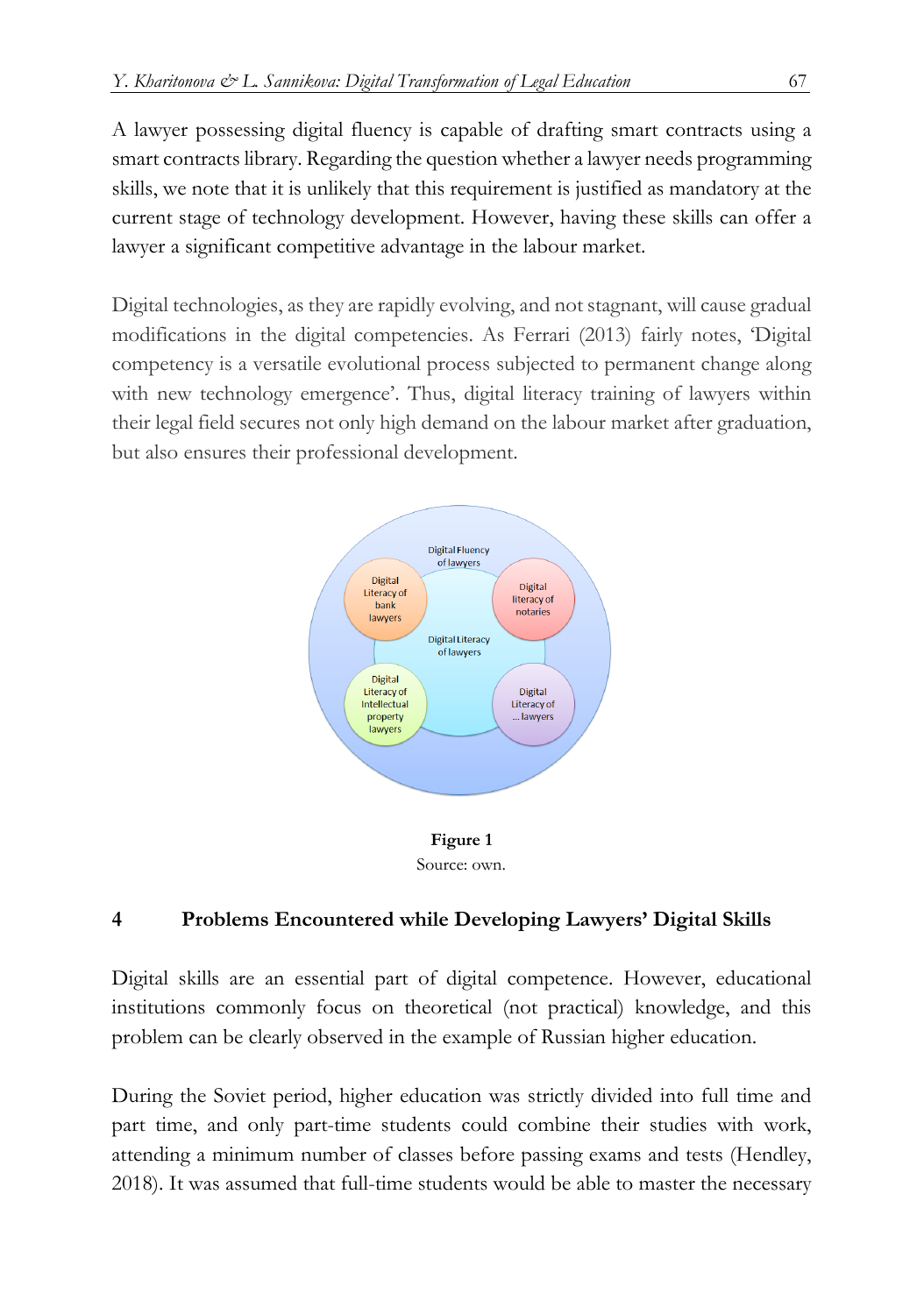skills during traineeships included in the curriculum. The situation has not changed significantly for the bachelor's degree, but master's students usually successfully combine regular class attendance with work. At the same time, master's students have practical skills as their target. The survey conducted has also revealed the willingness of students to learn practical skills related to digital technologies. As the study of educational programmes has demonstrated, courses mostly focus on theoretical ideas regarding the opportunities and risks of new digital technologies.

The gap between the labour market demands and higher education should be eliminated by a more extensive implementation of practical classes using digital services and based on innovative technology. Here the proposal to create special labs deserves special attention:

*A Legal Profession lab could be taught in a computer lab to small groups of twenty to twenty-five students so they could directly engage in material such as how to encrypt an email and wireless communication, use a word processor without leaving metadata behind, building a marketing website, securely manage and delete client data and other basic technical skills (Eicks, 2012).*

However, in our opinion, it is not necessary to emphasise technical equipment. Instead, emphasis should be placed upon the content of practical classes using information and computer technologies. Although classes in a specially equipped computer lab are an essential part of Russian legal education, they are not highly efficient. The programmes that were mastered before (for example, Microsoft Office) together with the ones easy to apply without any digital skills (for example, reference databases) should be used by students.

Currently, students possess basic digital literacy together with various technical skills for using devices. Therefore, they reasonably expect to obtain from the higher educational process both the knowledge on innovative digital technologies and skills to work with. Thus, relatively new educational methods are to be widely implemented. These are computer or virtual simulators, which proved to be efficient in different educational fields (Vahed et al., 2016). Computer simulation refers to creating and studying the process of dynamic models in the framework of legal systems and has been thoroughly examined since the end of the 20th century as an efficient learning method (Widdison et al., 1997). However, as the related literature on virtual simulation in legal education has indicated, the aim is to 'create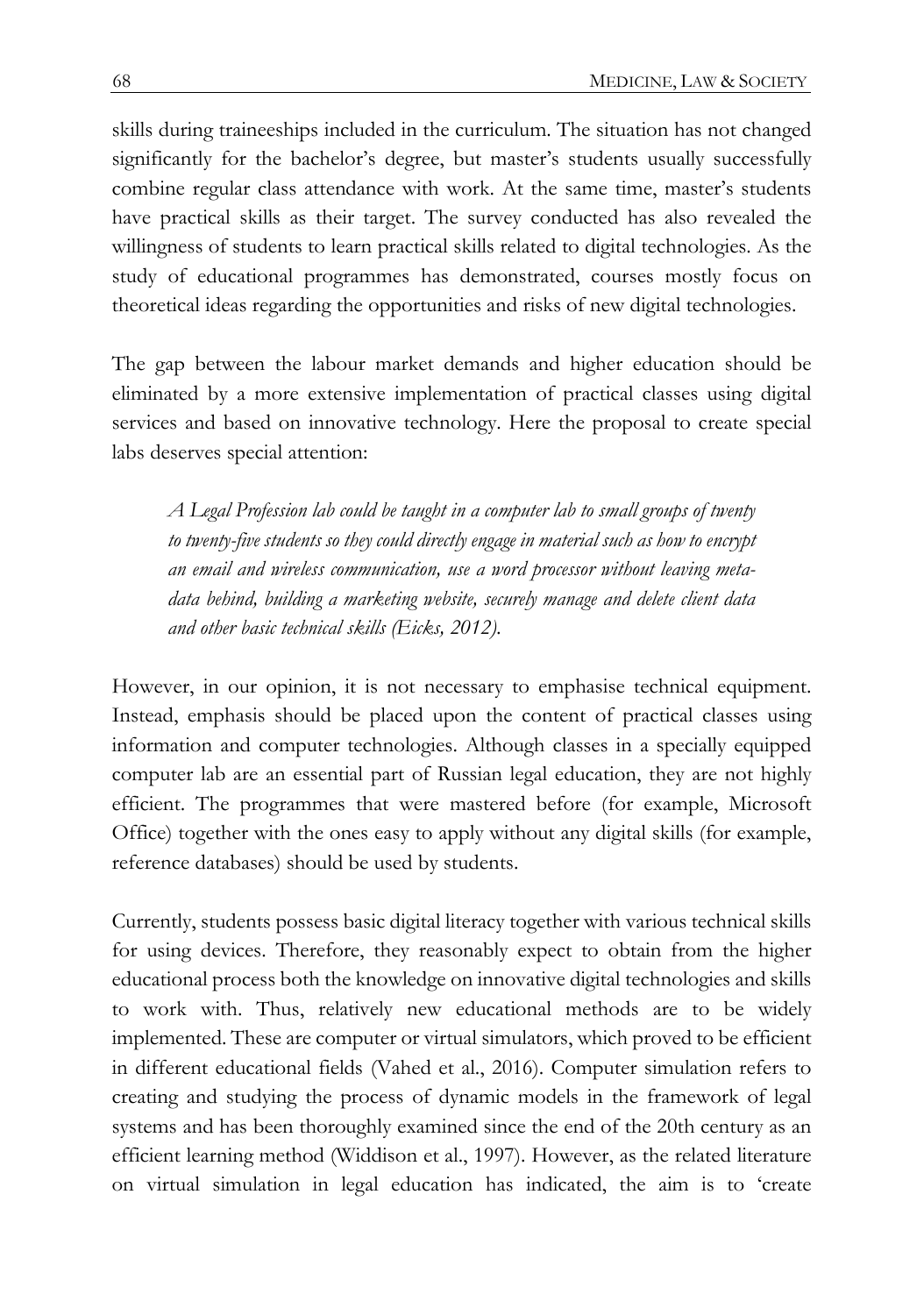opportunity for social interaction between individuals and communities, create personalised learning opportunities, a community presence and a sense of belonging within the simulation community, likely to lead to deep learning' (Thanaraj, 2016).

We suggest developing technical skills on digital platforms operating with virtual simulators. With this assistance, students will learn to open cryptowallets, execute cryptocurrency transactions, and arrange distributed ledger technology (DLT) voting. Thus, students will better acquire not only theoretical knowledge but also understand the nature of ongoing technical processes. Moreover, popular digital platforms' demos have been proposed to be involved in the educational process.

Hackathon training should be provided in addition to the use of computer simulators. Hackathon refers to the event uniting programmers as well as other specialists to develop a project(s) for a technological solution to a given problem. As for the LegalTech hackathon, it provides a platform for lawyers and programmers' cooperation to develop LegalTech projects, such as chatbots, mobile apps, and calculators for providing legal services.

As mentioned above, some educational programmes for digital lawyers involve the hackathon arrangement. The LegalTech hackathons are becoming increasingly popular in Russia, but currently they are not included in educational programmes for lawyers. Instead, they have exclusive LegalTech product development as a target, which requires a high level of digital knowledge and skills. In our opinion, while conducting the hackathon with educational purposes, students can acquire skills to interact with programmers to set tasks, correct their realisation, and test the solution efficiency. This approach will contribute to post-graduate skills of digital lawyers and help meet employer demands.

In conclusion, the forms of studying offered should not be concentrated exclusively within one or more educational courses. The task facing legal education is to ensure that all graduates possess digital competencies depending on the stage of education (bachelor's, master's, and advanced training courses) and specialisation (financial law, notary, corporate law, etc.). Therefore, the training methods described above should be harmoniously implemented into traditional educational programmes.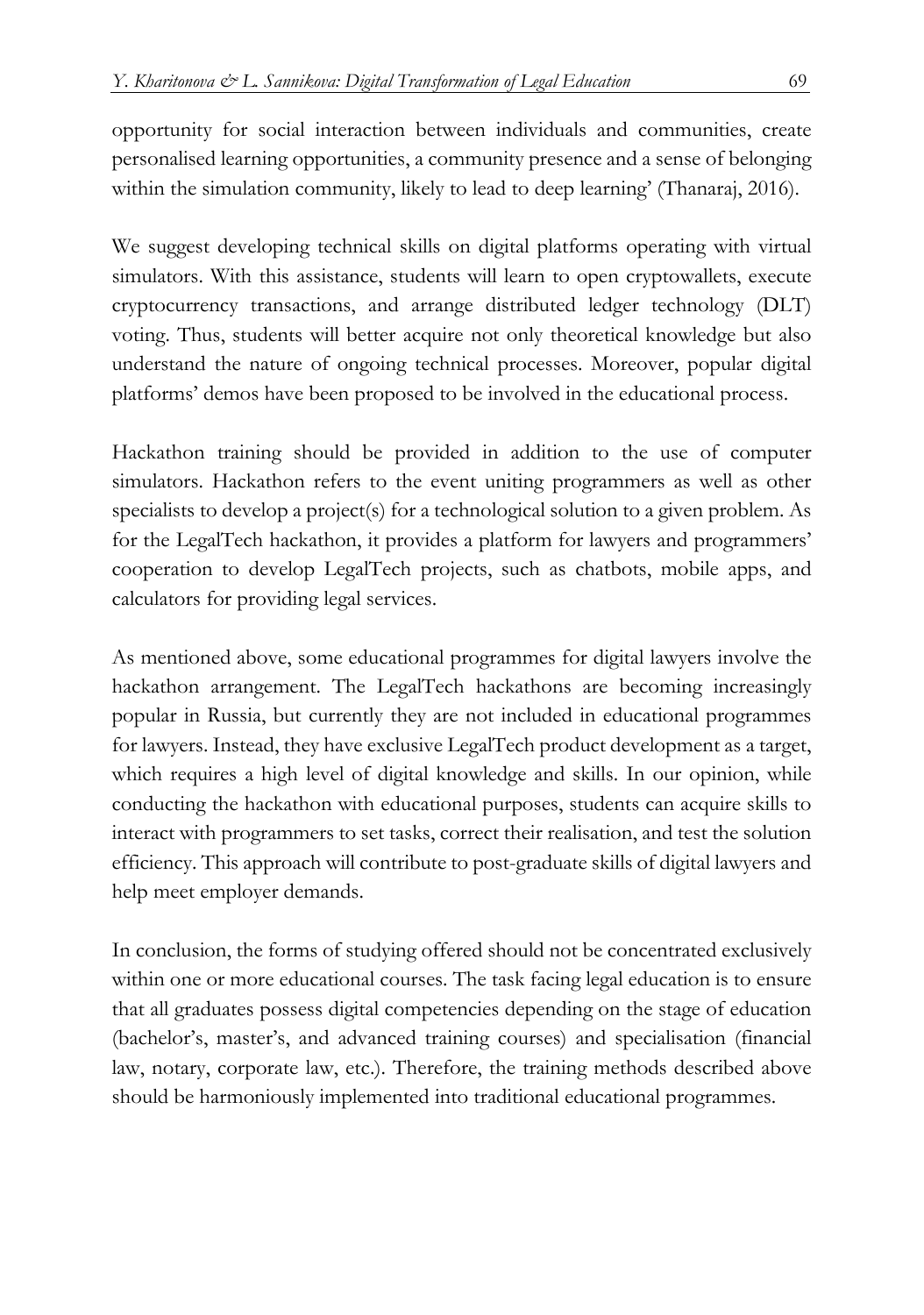#### **5 Conclusion**

The conducted survey revealed that professionals who possess digital skills in addition to legal knowledge will be in demand in the labour market in the near future. LegalTech has become an inevitable part of legal activity regardless of the specialisation field. The results of the study investigating the opinions of law professors, legal practitioners, and master's students show that current and future lawyers are aware of the changes in the legal profession caused by digitalisation and understand the need to significantly change the educational process. At the same time, we found that the respondents expect the educational process not only to focus on providing knowledge of new digital technologies, but also on developing the necessary skills and abilities to work with these technologies.

The comparative analysis of educational university programmes worldwide confirmed the assumption that modern legal education does not fully meet the growing needs of the labour market for legal professionals. The main challenge to legal education that comes with digitisation is that future lawyers must acquire skills to work with digital technologies. Digital competencies for legal profession specialists are the solution to this challenge.

We believe that to develop common approaches to the selection of lawyers' digital competencies, it is necessary to create the Framework for the Digital Competence of Lawyers, enabling them to use LegalTech in their activities.Computer or virtual simulators are considered to be new methods to acquire skills to work with online platforms, digital platforms demos, and LegalTech hackathons. These will lead to a better understanding of ongoing processes together with a successful comprehension of theoretical knowledge. As a result, digital literacy training for lawyers within their professional field secures not only a high demand in the labour market following graduation but also their further professional development.

#### **Acknowledgments**

This paper was written as part of the 2021-2024 Research project: »The rule of law in the digital economy in China and Russia: current state, challenges and future development« (The Russian Foundation for Basic Research and Academy of Social Sciences of China supported this research via grant No: 21-511-93004\21)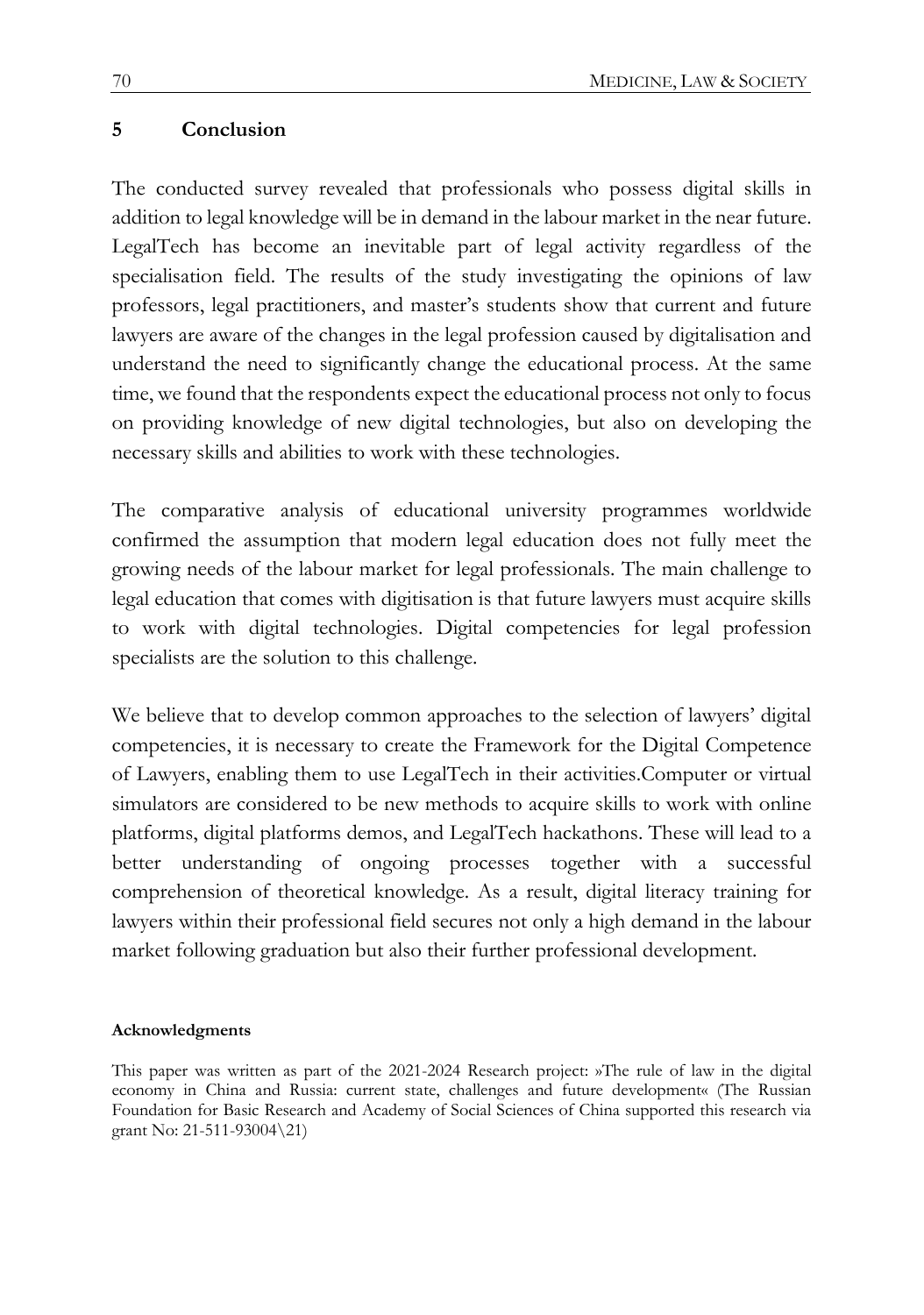#### **References**

- Lodder, A.R., Egeler, M.G.A., & van Kerkvoorden, W.E.L. (2016) Cyber Law in the Netherlands, (Wolters Kluwer).
- Berlee, A. (2017) Digital inheritance in the Netherlands, *Journal of European Consumer and Market Law*, 6(6), pp. 256-260.
- Caena, F. & Redecker, C. (2019) Aligning teacher competence frameworks to 21st century challenges: The case for the European Digital Competence Framework for Educators (Digcompedu*)*, *European Journal of Education*, 54(3), pp. 356-369, doi: 10.1111/ejed.12345.
- Eicks, J. (2012) Educating superior legal professionals: successful modern curricula join law and technology, in: Goodenough O. & Lauritsen, M (eds). *Educating the digital lawyer* (LexisNexis)*,*  retrieved from: [https://clp.law.harvard.edu/assets/educating](about:blank)-the-digital-lawyer.pdf (August 28, 2021).
- Frey, C.B. & Osborne, M.A. (2017) The future of employment: How susceptible are jobs to computerization?, *Technological forecasting and social change*, 114, pp. 254-280, doi: 10.1016/j.techfore.2016.08.019.
- Ferrari, A., Punie, Y. & Redecker, C. (2012) Understanding digital competence in the 21st century: An analysis of current frameworks, in: *European Conference on Technology Enhanced Learning* (Berlin, Heidelberg: Springer), (pp. 79-92).
- Ferrari, A. (2013) DIGCOMP: A framework for developing and understanding digital competence in Europe.
- Hendley, K. (2018) A Profile of Russian Law Students: A Comparison of Full-Time Versus Correspondence Students, *Journal of Legal Education*, 67(4), pp. 1005-1034.
- Hongdao, Q., Bibi, S., Khan, A., Ardito, L., & Khaskheli, M.B. (2019) Legal Technologies in Action: The Future of the Legal Market in Light of Disruptive Innovations. *Sustainability*, 11(4), 1015, doi: 10.3390/su11041015.
- Jenkins, J. (2007) What can information technology do for law, *Harvard Journal of Law & Technology*, 21(5), pp. 589-607.
- Kaal, W. (2019) Blockchain Solutions for Agency Problems in Corporate Governance, *SSRN Electronic Journal*, in: Balachandran, K. R. (ed) Economic Information to Facilitate Decision Making, (World Scientific Publishers), U of St. Thomas (Minnesota) Legal Studies Research Paper No. 19-05, available at SSRN: https://ssrn.com/abstract=3373393, doi: 10.2139/ssrn.3373393.
- Lessig, L. (2009) *Code: And other laws of cyberspace* (ReadHowYouWant. Com).
- Lozano, J.F., Boni, A., Peris, J. & Hueso, A. (2012) Competencies in Higher Education: A Critical Analysis from the Capabilities Approach, *Journal of Philosophy of Education*, 46(1), pp. 132-147, doi: 10.1111/j.1467-9752.2011.00839.x.
- Re, R.M. & Solow-Niederman, A. (2019) Developing Artificially Intelligent Justice, *Stanford Technology Law Review,* 22, 242.
- Sannikova L.V. & Kharitonova Y.S. (2019) Culture, Art, Intellectual Property: Benefits of Smart Contracts and Blockchain, *Proceedings of the 2019 International Conference on Religion, Culture and Art Lecture Notes in Arts and Humanities (ARTSH)* (Ottawa: Clausius Scientific Press Inc).
- Sannikova, L. & Kharitonova J. (2019) Blockchain solutions for corporate governance: Russian experience, retrieved from:

[https://www.dimt.it/images/pdf/blockchainsolutionsgovernance.pdf](about:blank) (August 28, 2021).

- Silva, K.K.A.D. & Behar, P.A. (2019) Competências digitais na educação: uma discussão acerca do conceito, *Educação em Revista*, 35.
- Spante, M., Hashemi, S.S., Lundin, M. & Algers, A. (2018) Digital competence and digital literacy in higher education research: Systematic review of concept use, *Cogent Education*, 5(1), 1519143.
- [Sparrow,](about:blank) J. (2018) Digital Fluency: Preparing Students to Create Big, Bold Problems, *EducauseReview. [New Horizons](about:blank)*, retrieved from: [https://er.educause.edu/articles/2018/3/digital](about:blank)-fluencypreparing-students[-to-create-big-](about:blank)bold-problems (August 28, 2021).
- Surden, H. (2019) Artificial Intelligence and Law: An Overview, *Georgia State University Law Review*, 35(4), *U of Colorado Law Legal Studies Research Paper No. 19-22*, retrieved from: [https://readingroom.law.gsu.edu/gsulr/vol35/iss4/8](about:blank) (August 28, 2021).